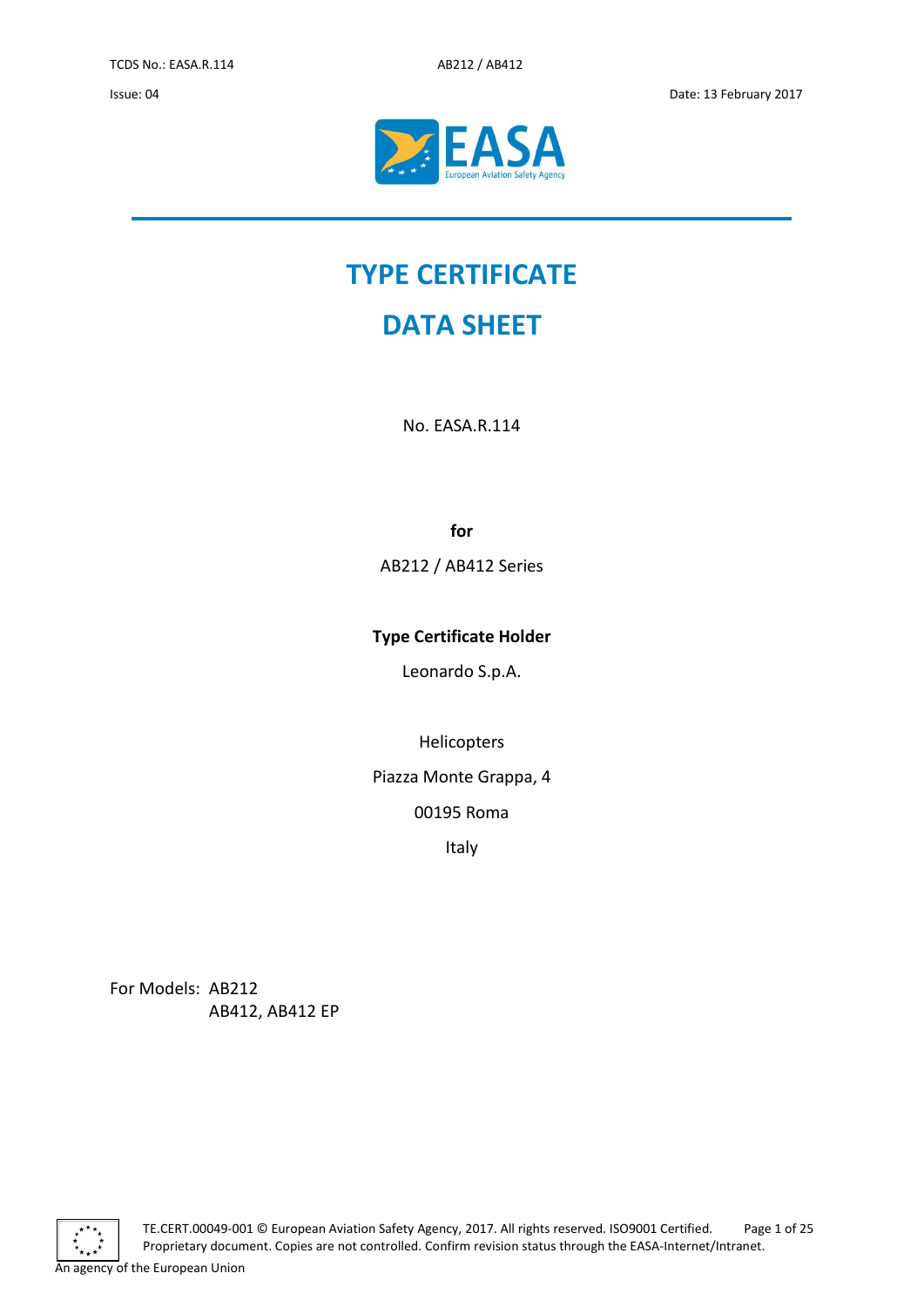**TABLE OF CONTENTS** 

Issue: 04

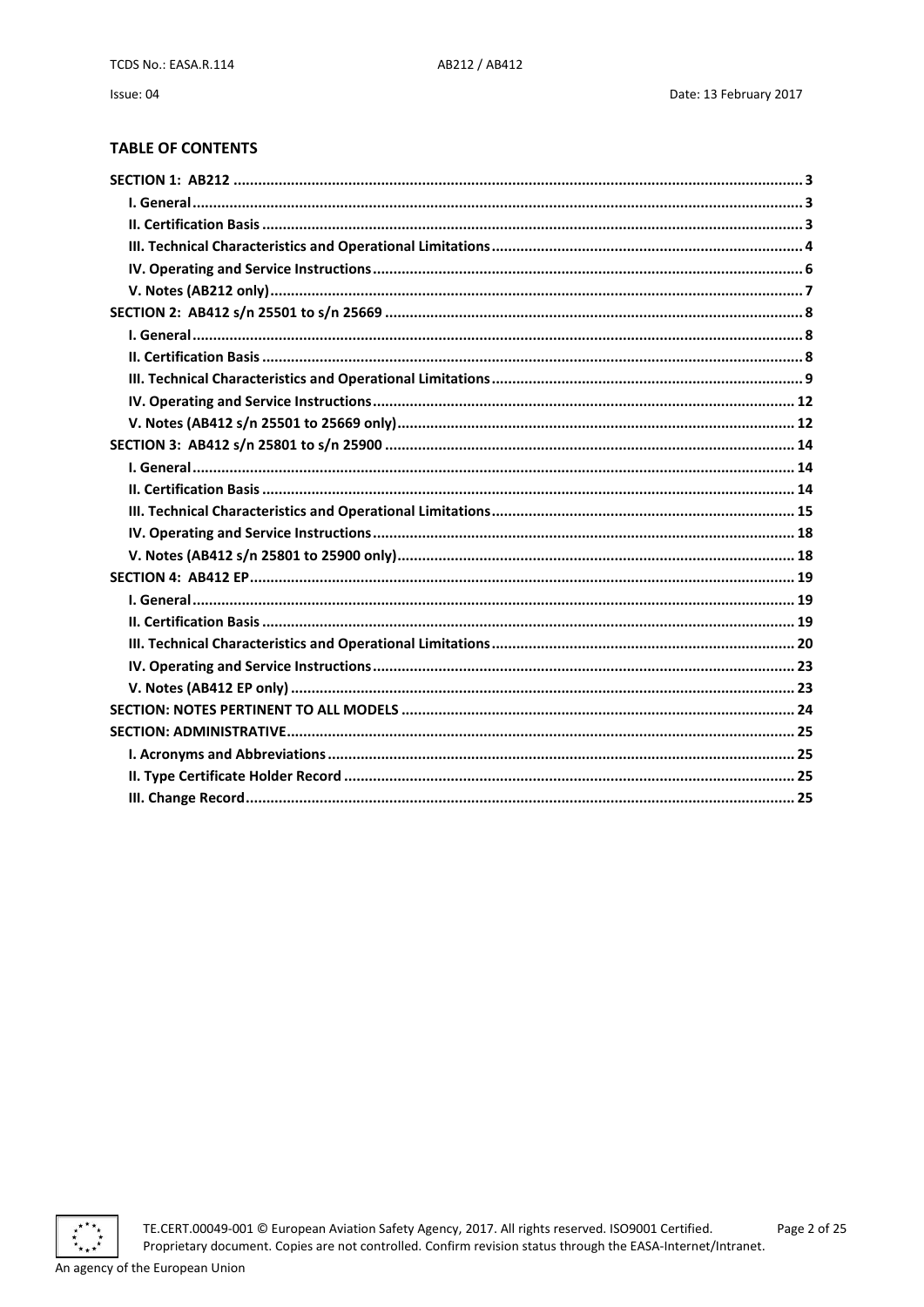#### <span id="page-2-0"></span>**SECTION 1: AB212**

<span id="page-2-2"></span><span id="page-2-1"></span>

|    | JELIIUN I. ADZIZ                                                                                                                                                                                            |                                                                                                                                                                                           |
|----|-------------------------------------------------------------------------------------------------------------------------------------------------------------------------------------------------------------|-------------------------------------------------------------------------------------------------------------------------------------------------------------------------------------------|
|    | I. General                                                                                                                                                                                                  |                                                                                                                                                                                           |
| 1. | Type/ Model/ Variant                                                                                                                                                                                        |                                                                                                                                                                                           |
|    | 1.1 Type                                                                                                                                                                                                    | AB212                                                                                                                                                                                     |
|    | 1.2 Model                                                                                                                                                                                                   | AB212                                                                                                                                                                                     |
|    | 1.3 Variant                                                                                                                                                                                                 | ---                                                                                                                                                                                       |
| 2. | Airworthiness Category                                                                                                                                                                                      | Large Rotorcraft, Cat B                                                                                                                                                                   |
| 3. | Manufacturer                                                                                                                                                                                                | see "Section: Notes (Pertinent to all models)", Note 3                                                                                                                                    |
| 4. | Type Certification Application Date to RAI                                                                                                                                                                  | 27 April 1970                                                                                                                                                                             |
| 5. | <b>State of Design Authority</b>                                                                                                                                                                            | EASA<br>(pre EASA: RAI/ENAC, Italy)                                                                                                                                                       |
| 6. | Type Certificate Date by RAI                                                                                                                                                                                | 16 February 1976                                                                                                                                                                          |
| 7. | Type Certificate n° by RAI                                                                                                                                                                                  | A 375                                                                                                                                                                                     |
| 8. | Type Certificate Data Sheet n° by RAI                                                                                                                                                                       | SO/A 157                                                                                                                                                                                  |
| 9. | <b>EASA Type Certification Date</b>                                                                                                                                                                         | 28 September 2003,<br>in accordance with CR (EU) 1702/2003, Article 2, 3., (a),<br>$(i)$ , 1 <sup>st</sup> bullet.                                                                        |
|    | <b>II. Certification Basis</b>                                                                                                                                                                              |                                                                                                                                                                                           |
| 1. | Reference Date for determining the<br>applicable requirements                                                                                                                                               | 27 April 1970                                                                                                                                                                             |
| 2. | Airworthiness Requirements                                                                                                                                                                                  |                                                                                                                                                                                           |
|    | 29.1323, 29.1505(b) of Amdt. 29-3.<br>IFR Requirements n° SW-216 dated 1 July 1970.<br>For the ditching conditions FAR 29.801 and 29.1415.<br>For the engine: FAA Type Certificate E22EA and TCCA TCDS E-10 | FAR Part 29, dated 1 February 1965 Amdt. 29-1, 29-2 and FAR 29.473, 29.501, 29.771, 29.903(c),                                                                                            |
| 3. | <b>Special Conditions</b>                                                                                                                                                                                   | FAA Special Condition 29-12-SW-1                                                                                                                                                          |
| 4. | Exemptions                                                                                                                                                                                                  | none                                                                                                                                                                                      |
| 5. | Deviations                                                                                                                                                                                                  | none                                                                                                                                                                                      |
| 6. | <b>Equivalent Safety Findings</b>                                                                                                                                                                           | none                                                                                                                                                                                      |
| 7. | Requirements elected to comply                                                                                                                                                                              | none                                                                                                                                                                                      |
| 8. | <b>Environmental Protection Requirements</b>                                                                                                                                                                |                                                                                                                                                                                           |
|    | <b>Noise Requirements</b><br>8.1                                                                                                                                                                            | See TCDSN EASA.R.114                                                                                                                                                                      |
|    | <b>Emission Requirements</b><br>8.2                                                                                                                                                                         | n/a                                                                                                                                                                                       |
| 9. | <b>Operational Suitability Data (OSD)</b>                                                                                                                                                                   | Not required for rotorcraft that are no longer in<br>production.<br>CR (EU) 748/2012, as amended by CR (EU) 69/2014 does not<br>require OSD elements for this model (see Article 7a, 1.). |

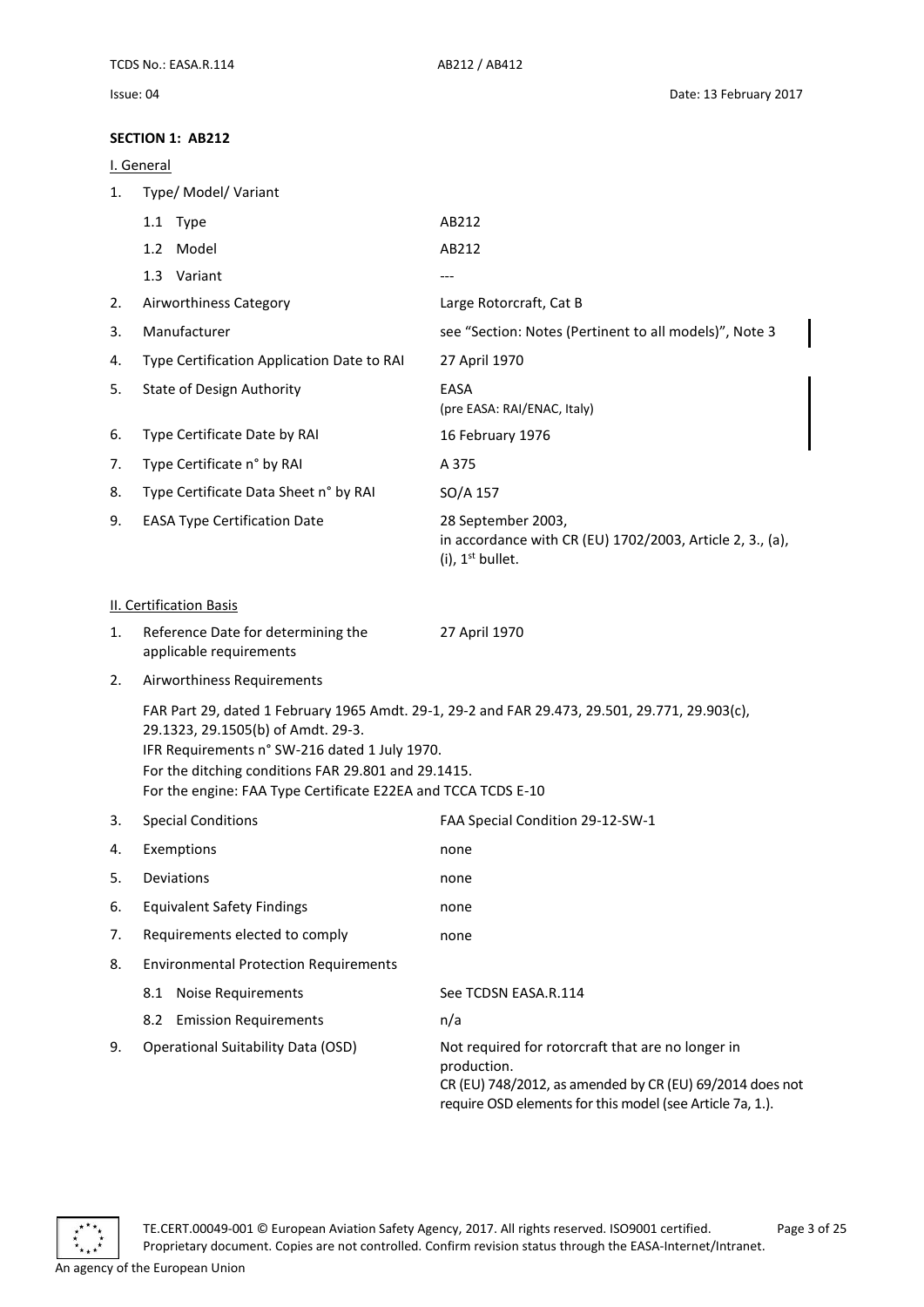#### <span id="page-3-0"></span>**III. Technical Characteristics and Operational Limitations**

| 1. |           | <b>Type Design Definition</b>              | Type Design Definition Doc. 212G0000X001 Issue A and<br>subsequent approved revisions                                                                                                                                                                                                                                       |  |
|----|-----------|--------------------------------------------|-----------------------------------------------------------------------------------------------------------------------------------------------------------------------------------------------------------------------------------------------------------------------------------------------------------------------------|--|
| 2. |           | Description                                | Large twin-engine helicopter, two metallic blades, the<br>main rotor is two-bladed semi-rigid teetering type. The<br>tail rotor is a semi-rigid type twin bladed. Skid type<br>landing gear.<br>The helicopter has seating provisions for fourteen<br>passengers and one pilot or thirteen passengers and a<br>crew of two. |  |
| 3. | Equipment |                                            | Basic equipment required by the airworthiness rules (see<br>Certification Basis) shall be installed on the helicopter for<br>the Airworthiness Certificate release.<br>Approved mandatory and optional equipment are listed<br>in report 212-00-47 "Equipment List".<br>Refer also to the Equipment list in RFM.            |  |
| 4. |           | Dimensions                                 |                                                                                                                                                                                                                                                                                                                             |  |
|    |           | 4.1 Fuselage                               | Length:<br>12.70 m<br>Width stabiliser:<br>2.64 m<br>3.08 <sub>m</sub><br>Height:                                                                                                                                                                                                                                           |  |
|    |           | 4.2 Main Rotor                             | Diameter:<br>14.63 m                                                                                                                                                                                                                                                                                                        |  |
|    |           | 4.3 Tail Rotor                             | Diameter:<br>2.59 m                                                                                                                                                                                                                                                                                                         |  |
| 5. | Engine    |                                            |                                                                                                                                                                                                                                                                                                                             |  |
|    |           | 5.1 Model                                  | Pratt and Whitney Canada Corporation<br>PT6T-3 or PT6T-3B Twin Power Section Turboshaft                                                                                                                                                                                                                                     |  |
|    |           | 5.2 Type Certificate                       | TCCA TC/TCDS n°:<br>$E-10$<br>FAA TC/TCDS n°:<br>E22EA<br>EASA TC/TCDS n°:<br>EASA.IM.E.059                                                                                                                                                                                                                                 |  |
|    | 5.3       | Limitations                                |                                                                                                                                                                                                                                                                                                                             |  |
|    |           | 5.3.1 Installed Engine Limits              | Sea level static / standard day                                                                                                                                                                                                                                                                                             |  |
|    |           |                                            | With Pratt&Whitney PT6T-3 or PT6T-3B engine:<br>AEO: Take-Off (5 min)<br>1 800 shp<br>Max Continuous<br>1600 shp<br>AEO:<br>OEI:<br>1025 shp<br>$(2-Y min)$<br>970 shp<br>OEI:<br>$(30 \text{ min})$                                                                                                                        |  |
|    |           | <b>Transmission Torque Limits</b><br>5.3.2 | Refer to approved RFM                                                                                                                                                                                                                                                                                                       |  |
| 6. |           | Fluids (Fuel/ Oil/ Additives)              |                                                                                                                                                                                                                                                                                                                             |  |
|    |           | 6.1 Fuel                                   | Avjet type fuels conforming to ASTM D-1655, type A, A-1,<br>B; or MIL-T-5624, Grade JP-4 (NATO F-40) or JP-5 (NATO<br>$F-44$ ).<br>For detailed information see approved RFM Section 1.                                                                                                                                     |  |
|    | 6.2 Oil   |                                            | Engine:<br>MIL-L-7808, MIL-L-23699.<br>Transmission:<br>MIL-L-7808, MIL-L-23699.<br>For detailed information see approved RFM Section 1.                                                                                                                                                                                    |  |



TE.CERT.00049-001 © European Aviation Safety Agency, 2017. All rights reserved. ISO9001 certified. Page 4 of 25 Proprietary document. Copies are not controlled. Confirm revision status through the EASA-Internet/Intranet. An agency of the European Union

6.3 Additives n/a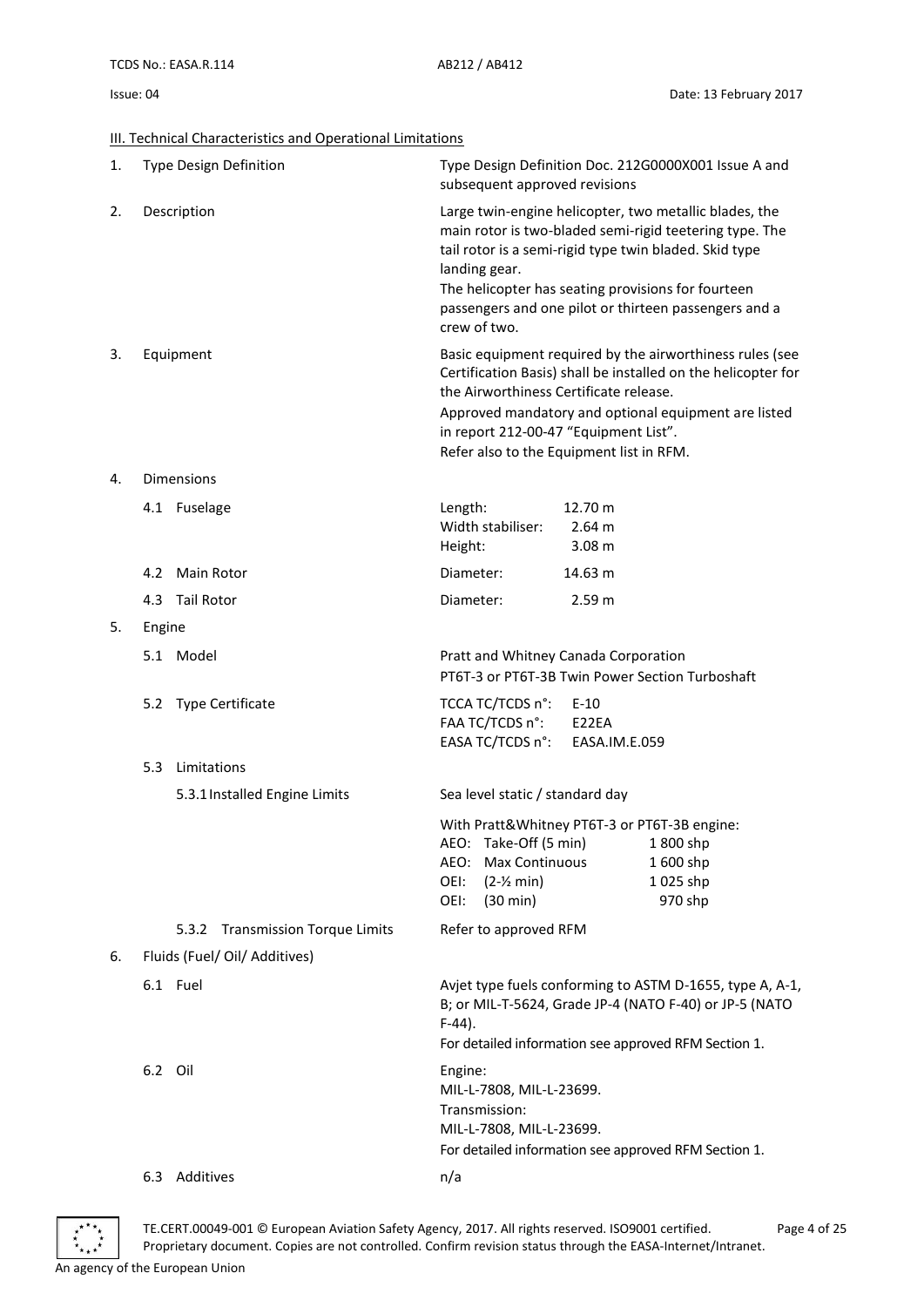| 7.  | Fluid capacities                           |                                                                                                                                                                                                                                                                                                                |                                                      |                                                                                                                                                                                                                                                                                                                                                                                                                                                                                                                                                                                                                                                        |  |  |
|-----|--------------------------------------------|----------------------------------------------------------------------------------------------------------------------------------------------------------------------------------------------------------------------------------------------------------------------------------------------------------------|------------------------------------------------------|--------------------------------------------------------------------------------------------------------------------------------------------------------------------------------------------------------------------------------------------------------------------------------------------------------------------------------------------------------------------------------------------------------------------------------------------------------------------------------------------------------------------------------------------------------------------------------------------------------------------------------------------------------|--|--|
|     | 7.1 Fuel                                   | Fuel tank capacity:                                                                                                                                                                                                                                                                                            |                                                      | 832 litres (220 US gal)<br>at STA 3 891 mm (153.2 in)                                                                                                                                                                                                                                                                                                                                                                                                                                                                                                                                                                                                  |  |  |
|     |                                            | Usable fuel:                                                                                                                                                                                                                                                                                                   |                                                      | 821 litres (217 US gal)                                                                                                                                                                                                                                                                                                                                                                                                                                                                                                                                                                                                                                |  |  |
|     |                                            | Five interconnected fuel cells.                                                                                                                                                                                                                                                                                |                                                      |                                                                                                                                                                                                                                                                                                                                                                                                                                                                                                                                                                                                                                                        |  |  |
|     | 7.2 Oil                                    | Engines:<br>Usable:<br>Total capacity:                                                                                                                                                                                                                                                                         |                                                      | 6 litres(1.6 US gal) each, at STA 4 646 mm (182.9 in)<br>2.8 litres (0.75 US gal)<br>12 litres (3.2 US gal), at STA<br>4 646 mm (182.9 in)                                                                                                                                                                                                                                                                                                                                                                                                                                                                                                             |  |  |
|     |                                            | Engine combining gearbox:<br>4.7 litres (1.25 US gal)                                                                                                                                                                                                                                                          |                                                      |                                                                                                                                                                                                                                                                                                                                                                                                                                                                                                                                                                                                                                                        |  |  |
|     |                                            | Transmission:                                                                                                                                                                                                                                                                                                  |                                                      | 10.4 litres (2.75 US gal)                                                                                                                                                                                                                                                                                                                                                                                                                                                                                                                                                                                                                              |  |  |
|     |                                            | Intermediate (42°) gearbox:                                                                                                                                                                                                                                                                                    |                                                      |                                                                                                                                                                                                                                                                                                                                                                                                                                                                                                                                                                                                                                                        |  |  |
|     |                                            |                                                                                                                                                                                                                                                                                                                |                                                      | 0.19 litre (0.2 US quart)                                                                                                                                                                                                                                                                                                                                                                                                                                                                                                                                                                                                                              |  |  |
|     |                                            | Tail rotor gearbox (90°):                                                                                                                                                                                                                                                                                      |                                                      |                                                                                                                                                                                                                                                                                                                                                                                                                                                                                                                                                                                                                                                        |  |  |
|     |                                            |                                                                                                                                                                                                                                                                                                                |                                                      | 0.38 litre (0.4 US quart)                                                                                                                                                                                                                                                                                                                                                                                                                                                                                                                                                                                                                              |  |  |
|     | 7.3 Coolant System Capacity                | n/a                                                                                                                                                                                                                                                                                                            |                                                      |                                                                                                                                                                                                                                                                                                                                                                                                                                                                                                                                                                                                                                                        |  |  |
| 8.  | Air Speeds Limits                          | For helicopters up to s/n 5568:<br>VNE VFR: 130 KIAS, gross weight 3 400 kg (7 500 lb)<br>For helicopters s/n 5569 and subsequent:<br>V <sub>MIN IFR</sub> : 40 KIAS<br>total weight till 3 990 kg (8 800 lb), with a linear<br>(11 200 lb).<br>Decrease V <sub>NE</sub> 3 kts per 1 000 ft above 3 000 ft DA. |                                                      | VNE VFR: 100 KIAS, gross weight 5 080 kg (11 200 lb)<br>For detailed information see approved RFM Section 1.<br>The V <sub>NE</sub> for IFR or VFR with C.G. between 3 353 mm (132<br>in) and 3 620 mm (142.5 in) is limited to 120 KIAS for a<br>reduction until to 100 KIASs for a total weight of 5 080 kg.<br>Decrease V <sub>NE</sub> 3 kts per 1 000 ft above 3 000 feet DA.<br>The V <sub>NE</sub> for VFR only with C.G. between 3 620 mm (142.5<br>in) and 3 658 mm (144 in) is limited to 110 KIAS for a total<br>weight till 4 540 kg (10 000 lb), with a linear reduction<br>until to 100 KIAS for a total weight of 5 080 kg (11 200 lb). |  |  |
| 9.  | Rotor Speed Limits                         | Power on:<br>Maximum<br>Minimum<br>Power off:<br>Maximum<br>Minimum                                                                                                                                                                                                                                            | 100% Nr<br>97% Nr<br>104.5% N <sub>r</sub><br>91% Nr | For detailed information see approved RFM Section 1.<br>$(324$ rpm)<br>$(314$ rpm)<br>$(339$ rpm)<br>(294 rpm)                                                                                                                                                                                                                                                                                                                                                                                                                                                                                                                                         |  |  |
| 10. | Maximum Operating Altitude and Temperature |                                                                                                                                                                                                                                                                                                                |                                                      |                                                                                                                                                                                                                                                                                                                                                                                                                                                                                                                                                                                                                                                        |  |  |
|     | 10.1 Altitude                              |                                                                                                                                                                                                                                                                                                                | Maximum 6 100 m (20 000 ft) PA                       |                                                                                                                                                                                                                                                                                                                                                                                                                                                                                                                                                                                                                                                        |  |  |
|     | 10.2 Temperature                           | Refer to approved RFM                                                                                                                                                                                                                                                                                          |                                                      |                                                                                                                                                                                                                                                                                                                                                                                                                                                                                                                                                                                                                                                        |  |  |

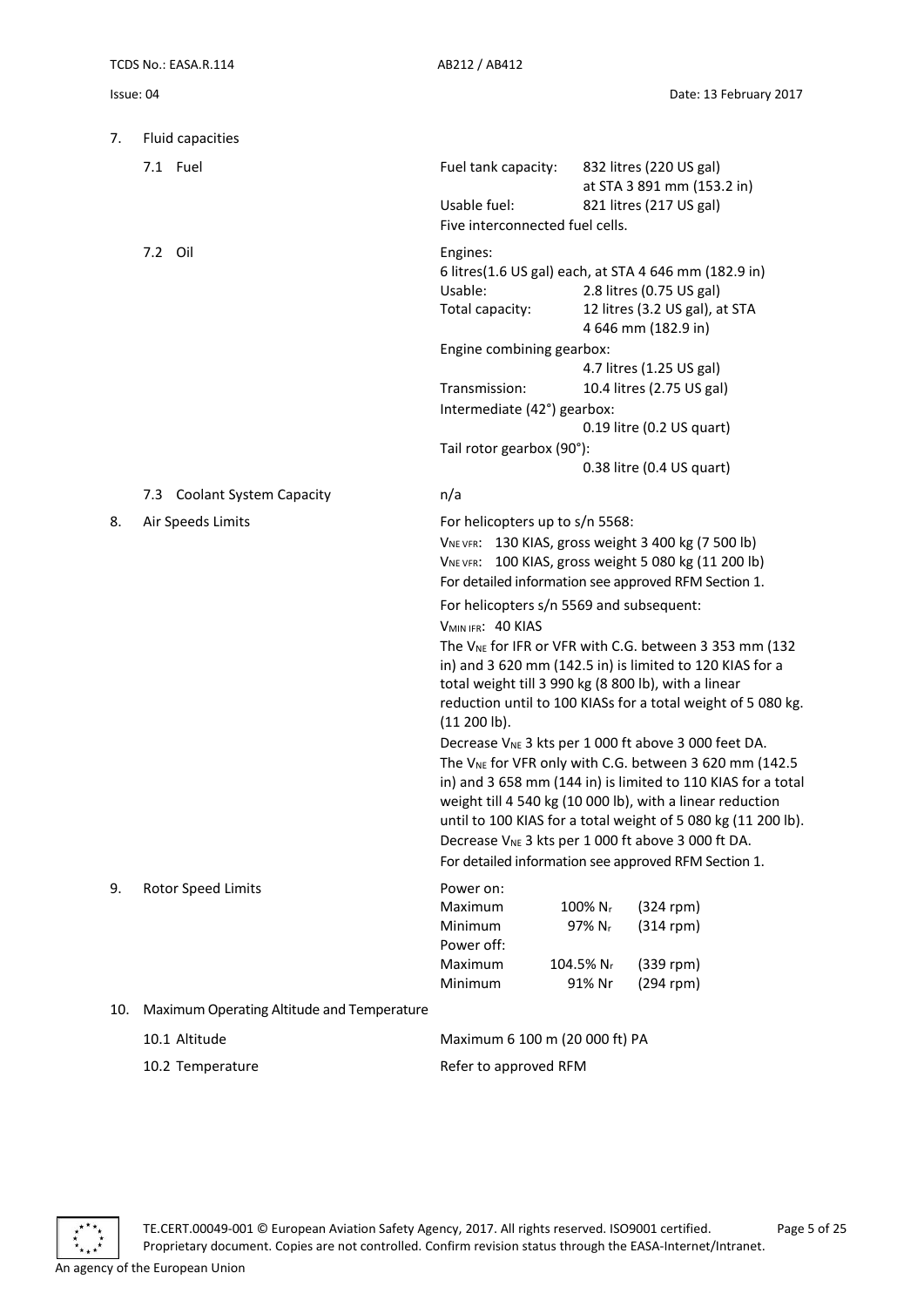|     | 11. Operating Limitations              | For helicopters up to s/n 5568:<br>VFR day and night,<br>Non-icing conditions<br>For helicopters s/n 5569 and subsequent:<br>VFR day and night,<br>IFR,<br>Non-icing conditions.<br>For additional limitations for take-off and landing see<br>approved RFM Section 1.                                                                                                                                                                                                                                                                                                           |
|-----|----------------------------------------|----------------------------------------------------------------------------------------------------------------------------------------------------------------------------------------------------------------------------------------------------------------------------------------------------------------------------------------------------------------------------------------------------------------------------------------------------------------------------------------------------------------------------------------------------------------------------------|
| 12. | Maximum Weight                         | Max gross weight 5 080 kg (11 200 lb)                                                                                                                                                                                                                                                                                                                                                                                                                                                                                                                                            |
| 13. | Centre of Gravity Range                | Refer to approved RFM Section 1 for C.G. envelope                                                                                                                                                                                                                                                                                                                                                                                                                                                                                                                                |
|     | 14. Datum                              | The datum line (STA 0) is located at 508 mm (20.0 in) aft<br>of the most forward point of the fuselage cabin nose<br>section.<br>For detailed information refer to approved RFM, Section 6.                                                                                                                                                                                                                                                                                                                                                                                      |
|     | 15. Levelling Means                    | Plumb line from top of left door frame to the index plate<br>located on left passengers' compartment floor.<br>For detailed information refer to approved Flight Manual,<br>Section 6.                                                                                                                                                                                                                                                                                                                                                                                           |
| 16. | Minimum Flight Crew                    | 1 pilot, who shall operate the aircraft from the right<br>cockpit seat.<br>See Note 3 for IFR operations.                                                                                                                                                                                                                                                                                                                                                                                                                                                                        |
| 17. | Maximum Passenger Seating Capacity     | 14 passengers,<br>(not limited by the emergency exits requirements)                                                                                                                                                                                                                                                                                                                                                                                                                                                                                                              |
| 18. | Passenger Emergency Exit               | 4, two on each side of the passengers' cabin                                                                                                                                                                                                                                                                                                                                                                                                                                                                                                                                     |
| 19. | Maximum Baggage/ Cargo Loads           | Baggage compartments:<br>180 kg (400 lb), see approved RFM loading schedule,<br>Section 6<br>Cabin compartment:<br>Cargo floor loading 488 kg/m <sup>2</sup> (100 lb/ft <sup>2</sup> )<br>Tie-down fittings strength 566 kg (1 250 lb) vertical,<br>227 kg (500 lb) horizontal load per fitting.                                                                                                                                                                                                                                                                                 |
| 20. | <b>Rotor Blade Control Movement</b>    | For rigging information refer to Maintenance Manual                                                                                                                                                                                                                                                                                                                                                                                                                                                                                                                              |
| 21. | <b>Auxiliary Power Unit (APU)</b>      | n/a                                                                                                                                                                                                                                                                                                                                                                                                                                                                                                                                                                              |
| 22. | <b>Life-limited Parts</b>              | Refer to approved Airworthiness Limitations Manual                                                                                                                                                                                                                                                                                                                                                                                                                                                                                                                               |
|     | IV. Operating and Service Instructions |                                                                                                                                                                                                                                                                                                                                                                                                                                                                                                                                                                                  |
| 1.  | <b>Flight Manual</b>                   | For helicopters up to s/n 5668:<br>Rotorcraft Flight Manual (Manuale di Volo), approved by<br>letter 129.203/T, dated 16 February 1976 and<br>subsequent approved revisions.<br>For helicopters s/n 5669 and subsequent:<br>Rotorcraft Flight Manual, (Manuale di Volo), approved by<br>letter 145.469/T, dated 1 January 1978 and subsequent<br>approved revisions.<br>For helicopters s/n 5669 and subsequent:<br>Rotorcraft Flight Manual, IFR configuration (Manuale di<br>Volo), approved by letter 161.026/T, dated 27 November<br>1979 and subsequent approved revisions. |

<span id="page-5-0"></span>

TE.CERT.00049-001 © European Aviation Safety Agency, 2017. All rights reserved. ISO9001 certified. Page 6 of 25 Proprietary document. Copies are not controlled. Confirm revision status through the EASA-Internet/Intranet. An agency of the European Union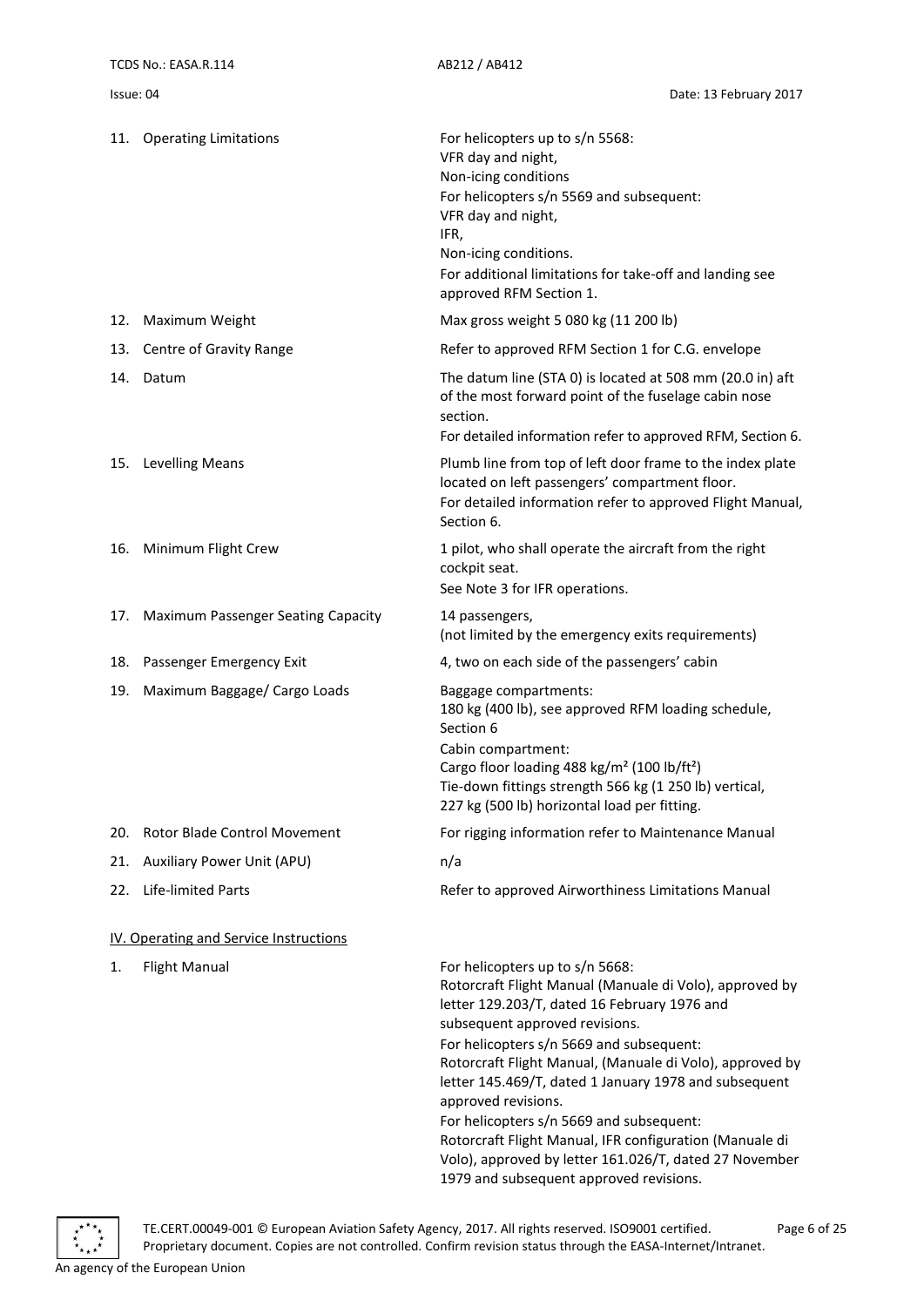TCDS No.: EASA.R.114 AB212 / AB412 Issue: 04 Date: 13 February 2017 2. Maintenance Manual **AB212 Airworthiness Limitations Manual, approved by** RAI with letter n° 129.203/T, dated 16 February 1976. BHT-212-MM Maintenance Manual 3. Structural Repair Manual **- BHT-ALL-SRM** Structural Repair Manual - BHT-MED-SRM-1 Structural Repair Manual: for Bell Medium Series Helicopters - BHT-212-CR&O Component Repair and Overhaul Manual 4. Weight and Balance Manual Refer to the Chapter 6 of the RFM 5. Illustrated Parts Catalogue BHT-212-IPC 6. Service Letters and Service Bulletins As published by the Type Certificate Holder as per "Section: Notes (pertinent to all models)", Note 3 7. Required Equipment Refer to III.3. above and approved RFM for the approved mandatory and optional equipment

#### <span id="page-6-0"></span>V. Notes (AB212 only)

- 1. Manufacturer's eligible serial numbers: Assembly drawing 212-900-001-7, /-11, /-23 from s/n 5501 to s/n 5568. Assembly drawing 212-900-001-35, /-111, /-1135 for s/n 5569 and subsequent.
- 2. For each helicopter when a certificate is released in the Chart "A" of Flight Manual the weight and balance data have to be recorded.

These data should list all the prescribed equipment and those included in the empty weight. For the AB212 model the empty weight and the corresponding C.G. position have to include the notdrainable lubricant for total amount of 2.8 kg (6.3 lb) at STA 5 687 mm (231.0 in) and the not-usable fuel for total amount of 12.84 kg (28.3 lb) at STA 3 627 mm (142.8 in).

3. Model AB212 s/n 5569 and subsequent incorporating IFR modification are eligible for IFR operations when operated in accordance with the limitations of RAI RFM approved by letter n° 161.026/T, dated 15 November 1979.

Minimum crew 2 (pilot and co-pilot) for IFR instrument operation.

- 4. A partition must not be installed between the passenger and crew compartments when the helicopter is equipped with litter kit P/N 205-706-047 for model AB212.
- 5. Model AB212 helicopters equipped with the external cargo suspension P/N 212-706-103 installation are in accordance and meet the structural and design requirements of the certification basis when operated to 11 200 lb gross weight in accordance with the limits of RAI-approved AB212 RFM Supplement 1. The retirement times are not changed.
- 6. The following placard must be displayed in front of and in clear view of the pilot:

"This helicopter must be operated in compliance with the operating limitations specified in RAI approved Rotorcraft Flight Manual"

All placards required in the approved RFM must be installed in the appropriate locations. The Maintenance Manual includes information about other placards and their locations.

\* \* \*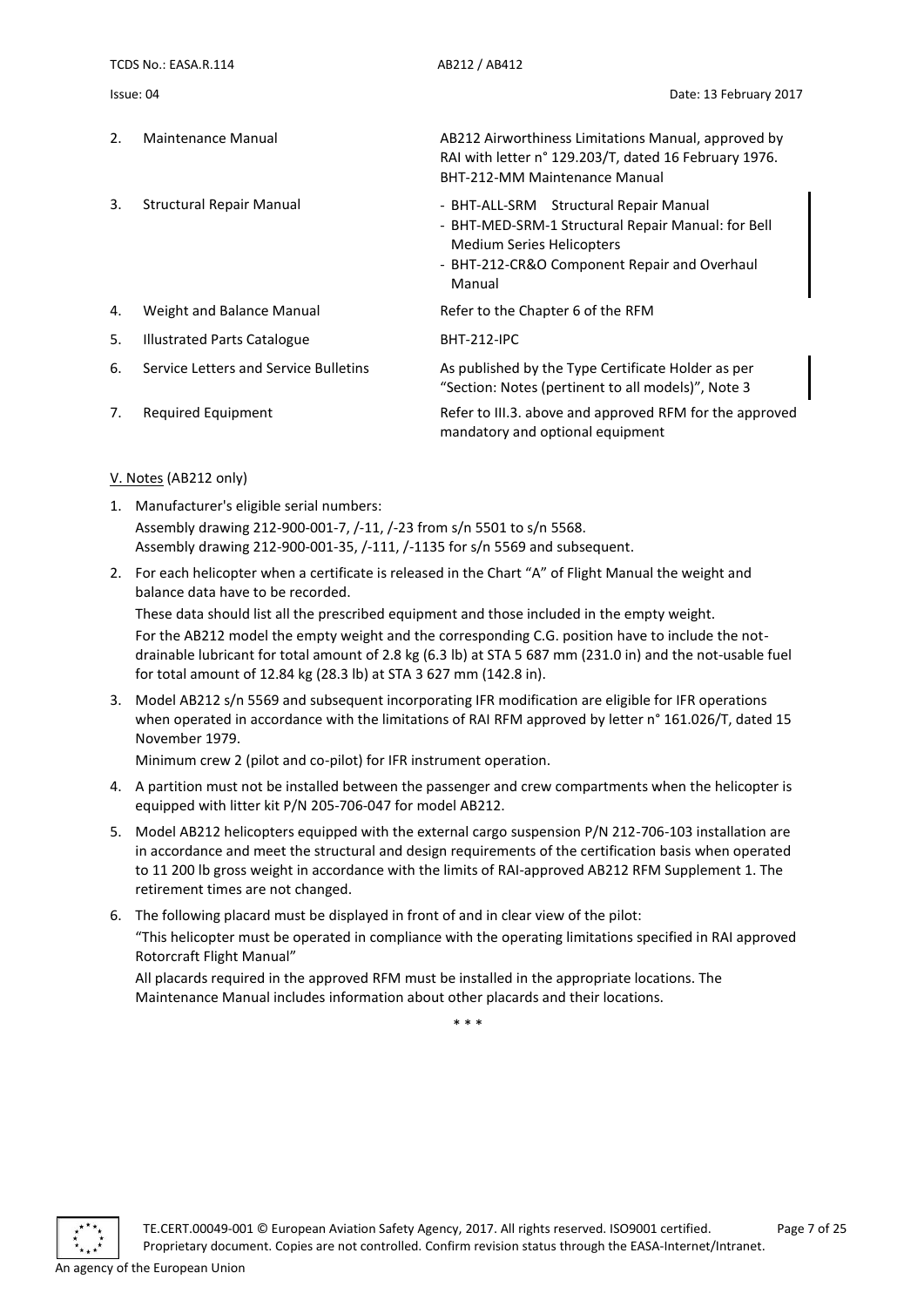### <span id="page-7-0"></span>**SECTION 2: AB412** s/n 25501 to s/n 25669

#### <span id="page-7-1"></span>I. General

<span id="page-7-2"></span>

| 1. | Type/ Model/ Variant                                                                                                                                                                                                                                                                 |                                                                                                                                                                                |
|----|--------------------------------------------------------------------------------------------------------------------------------------------------------------------------------------------------------------------------------------------------------------------------------------|--------------------------------------------------------------------------------------------------------------------------------------------------------------------------------|
|    | 1.1 Type                                                                                                                                                                                                                                                                             | AB412                                                                                                                                                                          |
|    | 1.2 Model                                                                                                                                                                                                                                                                            | AB412                                                                                                                                                                          |
|    | 1.3 Variant                                                                                                                                                                                                                                                                          | AB412 s/n 25501 to s/n 25669                                                                                                                                                   |
| 2. | Airworthiness Category                                                                                                                                                                                                                                                               | Large Rotorcraft, Cat A and Cat B                                                                                                                                              |
| 3. | Manufacturer                                                                                                                                                                                                                                                                         | see "Section: Notes (Pertinent to all models)", Note 3                                                                                                                         |
| 4. | Type Certification Application Date to RAI                                                                                                                                                                                                                                           | 20 April 1982                                                                                                                                                                  |
| 5. | <b>State of Design Authority</b>                                                                                                                                                                                                                                                     | EASA<br>(pre EASA: RAI/ENAC, Italy)                                                                                                                                            |
| 6. | Type Certificate Date by RAI                                                                                                                                                                                                                                                         | 2 March 1983                                                                                                                                                                   |
| 7. | Type Certificate n° by RAI                                                                                                                                                                                                                                                           | A 375                                                                                                                                                                          |
| 8. | Type Certificate Data Sheet n° by RAI                                                                                                                                                                                                                                                | SO/A 157                                                                                                                                                                       |
| 9. | <b>EASA Type Certification Date</b>                                                                                                                                                                                                                                                  | 28 September 2003,<br>in accordance with CR (EU) 1702/2003, Article 2, 3., (a),<br>(i), $1^{st}$ bullet.                                                                       |
|    | <b>II. Certification Basis</b>                                                                                                                                                                                                                                                       |                                                                                                                                                                                |
| 1. | Reference Date for determining the<br>applicable requirements                                                                                                                                                                                                                        | 20 April 1982                                                                                                                                                                  |
| 2. | Airworthiness Requirements                                                                                                                                                                                                                                                           |                                                                                                                                                                                |
|    | 29.1323, 29.1505(b), FAR 29.663 of Amdt. 29-3.<br>IFR Standards dated 15 December 1978.<br>For the ditching conditions FAR 29.801 and FAR 29.1415.<br>For the engine: FAA Type Certificate n° E22EA and TCCA TCDS E-10.<br>Compliance with Category A engine isolation requirements. | FAR Part 29, dated 1 February 1965 Amdt. 29-1, 29-2 and FAR 29.473, 29.501, 29.771, 29.903(c),                                                                                 |
| 3. | <b>Special Conditions</b>                                                                                                                                                                                                                                                            | FAA Special Condition n° 29-12-SW-1 Amdt. 1 and<br>"Guidelines for Helicopter Certification Using Vertical<br>Take-off Techniques from Ground Level and Elevated<br>Heliports" |
| 4. | Exemptions                                                                                                                                                                                                                                                                           | FAR 29.1323(c)                                                                                                                                                                 |
| 5. | Deviations                                                                                                                                                                                                                                                                           | none                                                                                                                                                                           |
| 6. | <b>Equivalent Safety Findings</b>                                                                                                                                                                                                                                                    | none                                                                                                                                                                           |
| 7. | Requirements elected to comply                                                                                                                                                                                                                                                       | none                                                                                                                                                                           |
| 8. | <b>Environmental Protection Requirements</b>                                                                                                                                                                                                                                         |                                                                                                                                                                                |
|    | <b>Noise Requirements</b><br>8.1                                                                                                                                                                                                                                                     | See TCDSN EASA.R.114                                                                                                                                                           |
|    | <b>Emission Requirements</b><br>8.2                                                                                                                                                                                                                                                  | n/a                                                                                                                                                                            |
| 9. | <b>Operational Suitability Data (OSD)</b>                                                                                                                                                                                                                                            | Not required for rotorcraft that are no longer in<br>production.<br>CR (EU) 748/2012, as amended by CR (EU) 69/2014 does not                                                   |



require OSD elements for this model (see Article 7a, 1.).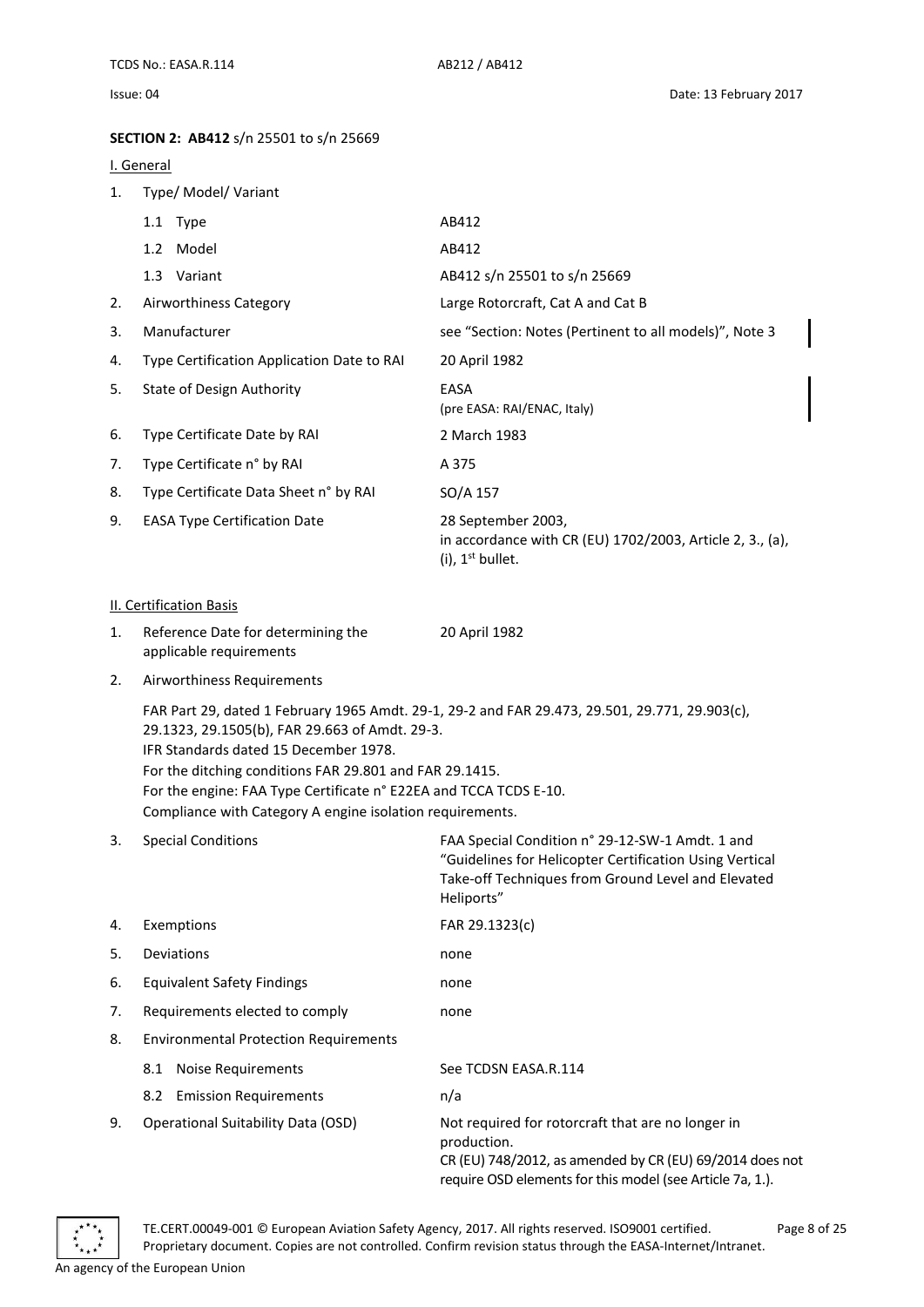<span id="page-8-0"></span>

|  | III. Technical Characteristics and Operational Limitations |  |  |
|--|------------------------------------------------------------|--|--|
|  |                                                            |  |  |

| 1. |             | Type Design Definition           | subsequent approved revisions                                                                               |                                        | Type Design Definition Doc. 412G0000X005 Issue A and                                                                                                                                                                                                                                                                                                                   |
|----|-------------|----------------------------------|-------------------------------------------------------------------------------------------------------------|----------------------------------------|------------------------------------------------------------------------------------------------------------------------------------------------------------------------------------------------------------------------------------------------------------------------------------------------------------------------------------------------------------------------|
| 2. | Description |                                  | The Model AB412 is derived from AB212 which                                                                 |                                        | Large twin-engine helicopter; four composite blades, the<br>main rotor is four-bladed semi-rigid type, the tail rotor is<br>a semi-rigid type twin bladed; skid type landing gear; the<br>helicopter has seating provisions for fourteen passengers<br>and one pilot or thirteen passengers and a crew of two.<br>incorporates a four bladed rotor system and control. |
| 3. | Equipment   |                                  | the Airworthiness Certificate release.                                                                      |                                        | Basic equipment required by the airworthiness rules (see<br>Certification Basis) shall be installed on the helicopter for                                                                                                                                                                                                                                              |
|    |             |                                  | in reports 412-00-19, and 412-00-29 "Lista<br>Equipaggiamenti".<br>Refer also to the Equipment list in RFM. |                                        | Approved mandatory and optional equipment are listed                                                                                                                                                                                                                                                                                                                   |
| 4. |             | <b>Dimensions</b>                |                                                                                                             |                                        |                                                                                                                                                                                                                                                                                                                                                                        |
|    |             | 4.1 Fuselage                     | Length:<br>Width stabiliser:<br>Height:                                                                     | 12.70 m<br>2.64 m<br>3.08 <sub>m</sub> |                                                                                                                                                                                                                                                                                                                                                                        |
|    |             | 4.2 Main Rotor                   | Diameter:                                                                                                   | 14.02 m                                |                                                                                                                                                                                                                                                                                                                                                                        |
|    | 4.3         | <b>Tail Rotor</b>                | Diameter:                                                                                                   | 2.61 m                                 |                                                                                                                                                                                                                                                                                                                                                                        |
| 5. | Engine      |                                  |                                                                                                             |                                        |                                                                                                                                                                                                                                                                                                                                                                        |
|    |             | 5.1 Model                        | Pratt and Whitney Canada Corporation<br>PT6T-3B Twin Power Section Turboshaft                               |                                        |                                                                                                                                                                                                                                                                                                                                                                        |
|    |             | 5.2 Type Certificate             | TCCA TC/TCDS n°:<br>FAA TC/TCDS n°:<br>EASA TC/TCDS n°:                                                     | $E-10$<br>E22EA<br>EASA.IM.E.059       |                                                                                                                                                                                                                                                                                                                                                                        |
|    | 5.3         | Limitations                      |                                                                                                             |                                        |                                                                                                                                                                                                                                                                                                                                                                        |
|    |             | 5.3.1 Installed Engine Limits    | Sea level static / standard day                                                                             |                                        |                                                                                                                                                                                                                                                                                                                                                                        |
|    |             |                                  | PT6T-3B engine:<br>AEO: Take-Off (5 min)<br>AEO: Max Continuous<br>OEI:<br>$(2-2 min)$<br>OEI:<br>(30 min)  |                                        | 1800 shp<br>1600 shp<br>1025 shp<br>970 shp                                                                                                                                                                                                                                                                                                                            |
|    |             | 5.3.2 Transmission Torque Limits | Refer to approved RFM, Section 1                                                                            |                                        |                                                                                                                                                                                                                                                                                                                                                                        |
| 6. |             | Fluids (Fuel/ Oil/ Additives)    |                                                                                                             |                                        |                                                                                                                                                                                                                                                                                                                                                                        |
|    |             | 6.1 Fuel                         | $F-44$ ).                                                                                                   |                                        | Avjet type fuels conforming to ASTM D-1655, type A, A-1,<br>B; or MIL-T-5624, Grade JP-4 (NATO F-40) or JP-5 (NATO<br>For detailed information see approved RFM Section 1.                                                                                                                                                                                             |
|    | 6.2 Oil     |                                  | Engine:<br>MIL-L-7808, MIL-L-23699.<br>Transmission:<br>DOD-L-85734AS, MIL-L-7808, MIL-L-23699.             |                                        |                                                                                                                                                                                                                                                                                                                                                                        |



For detailed information see approved RFM Section 1.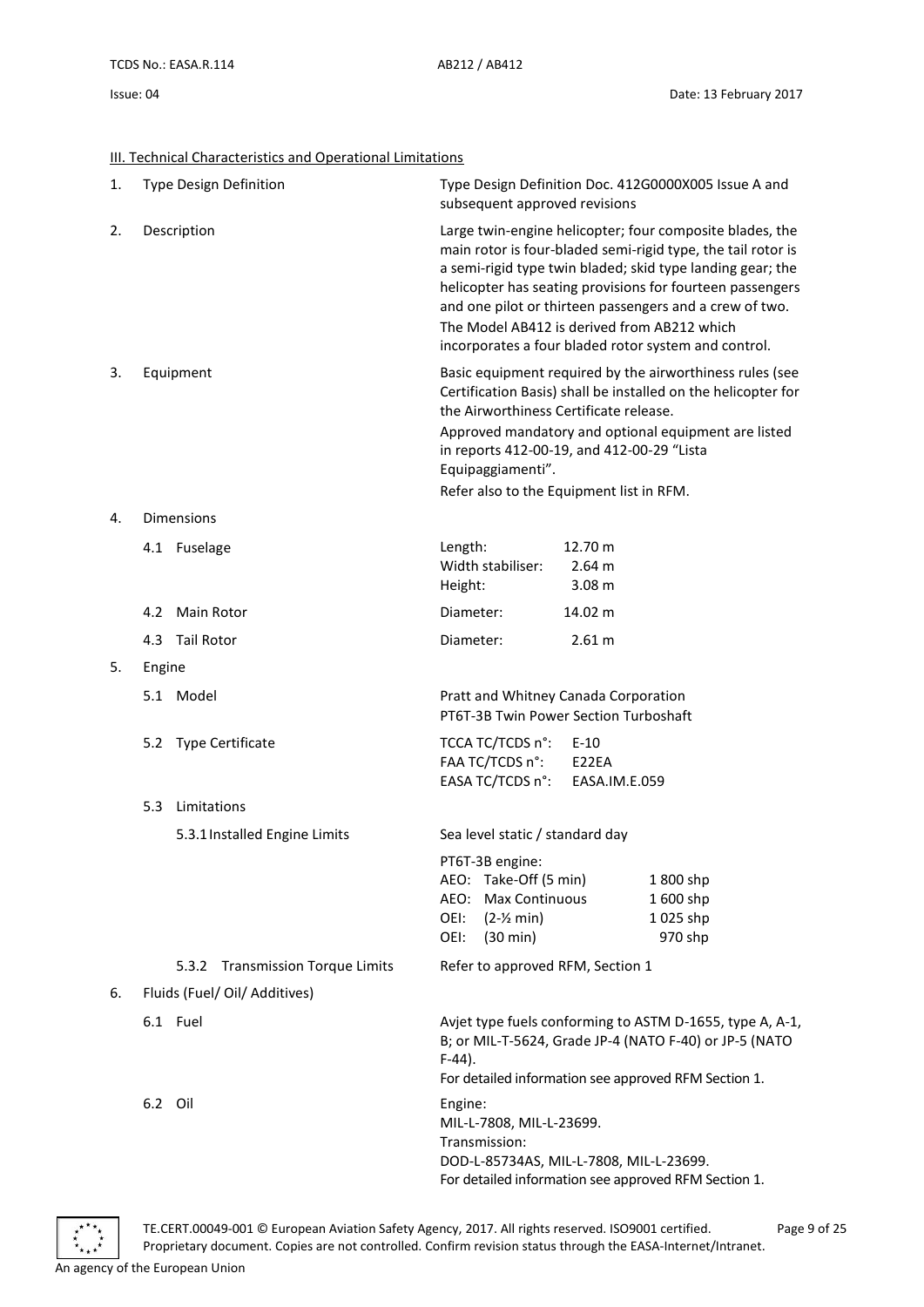6.3 Additives n/a

7. Fluid capacities

 $7.1$  Fuel

|                 | Helicopters up to s/n 25599:                           |
|-----------------|--------------------------------------------------------|
| Total:          | 810 litres (214.0 US gal)                              |
|                 | at STA 3 881 mm (152.8 in)                             |
| Usable:         | 800 litres (211.3 US gal)                              |
|                 | at STA 3 881 mm (152.8 in)                             |
| Unusable:       | 10.6 litres (2.8 US gal)                               |
|                 | at STA 3 627 mm (142.8 in)                             |
|                 | With 40 US gal auxiliary fuel tank:                    |
| Total:          | 962 litres (254.1 US gal)                              |
|                 | at STA 3 861 mm (152 in)                               |
| Usable:         | 951 litres (251.2 US gal)                              |
|                 | at STA 3 861 mm (152 in)                               |
|                 | With 163 US gal auxiliary fuel tank:                   |
| Total:          | 1 429 litres (377.5 US gal)                            |
|                 | at STA 3 840 mm (151.2 in)                             |
| Usable:         | 1 417 litres (374.3 US gal)                            |
|                 | at STA 3 840 mm (151.2 in)                             |
|                 | Helicopters s/n 25600 through s/n 25669:               |
| Total:          | 1 260 litres (332.8 US gal)                            |
|                 | at STA 3 848 mm (151.5 in)                             |
| Usable:         | 1 234 litres (326 US gal)                              |
|                 | at STA 3 838 mm (151.1 in)                             |
| Unusable:       | 26.5 litres (7.0 US gal)                               |
|                 | at STA 3 251 mm (128.0 in)                             |
|                 | With 40 US gal auxiliary fuel tank:                    |
| Total:          | 1412 litres (373.0 US gal)                             |
|                 | at STA 3 833 mm (150.9 in)                             |
| Usable:         | 1 385 litres (365.8 US gal)                            |
|                 | at STA 3 833 mm (150.9 in)                             |
|                 | With 163 US gal Auxiliary fuel tank:                   |
| Total:          | 1877 litres (496.0 US gal)                             |
|                 | at STA 3 823 mm (150.5 in)                             |
| Usable:         | 1851 litres (489.0 US gal)                             |
|                 | at STA 3 823 mm (150.5 in)                             |
| Engines:        |                                                        |
|                 | 6 litres(1.6 US gal) each, at STA 4 646 mm (182.9 in)  |
| Usable:         | 2.8 litres (0.75 US gal)                               |
| Total capacity: | 12 litres (3.2 US gal)                                 |
|                 | Engine combining gearbox:                              |
|                 | 4.7 litres (1.25 US gal)                               |
| Transmission:   | 10.4 litres (2.75 US gal)                              |
|                 | Intermediate (42°) gearbox:                            |
|                 | 0.19 litre (0.2 US quart)                              |
|                 |                                                        |
|                 | Tail rotor gearbox (90°):                              |
|                 | 0.38 litre (0.4 US quart)                              |
| n/a             |                                                        |
|                 | See placard P/N 412-075-215                            |
|                 | (V <sub>NE</sub> varies with altitude and temperature) |
|                 | Maximum V <sub>NE</sub> 140 KIAS.                      |
|                 |                                                        |



### 7.3 Coolant System Capacity

8. Air Speeds Limits Maximum V<sub>NE</sub> 140 KIAS.



An agency of the European Union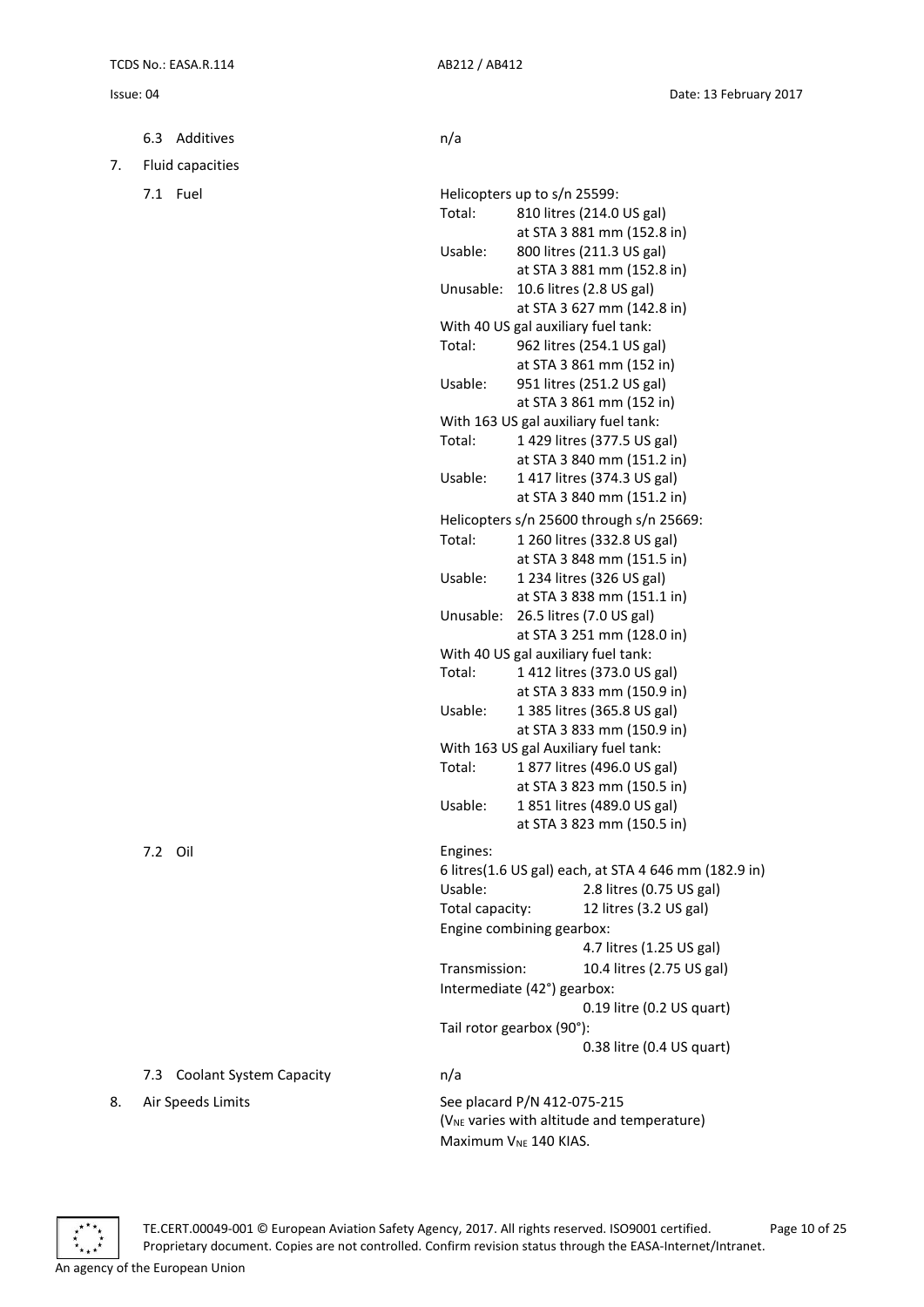| 9.  | Rotor Speed Limits                         | Power on:                                                                        |                       |                                                            |
|-----|--------------------------------------------|----------------------------------------------------------------------------------|-----------------------|------------------------------------------------------------|
|     |                                            | Maximum                                                                          | 100% N <sub>r</sub>   | $(324$ rpm)                                                |
|     |                                            | Maximum                                                                          | 104.6% N <sub>r</sub> | (339 rpm),                                                 |
|     |                                            |                                                                                  |                       | (for 0 to 30% transmission torque)                         |
|     |                                            | Minimum                                                                          | 97% Nr                | $(314$ rpm)                                                |
|     |                                            | Power off:                                                                       |                       |                                                            |
|     |                                            | Maximum                                                                          | 104.6% N <sub>r</sub> | $(339$ rpm)                                                |
|     |                                            | Minimum                                                                          | 91% Nr                | (294 rpm), with<br>gross weight > 8 000 lb                 |
|     |                                            | Minimum                                                                          | 80% Nr                | (259 rpm), with<br>gross weight < $8000$ lb                |
| 10. | Maximum Operating Altitude and Temperature |                                                                                  |                       |                                                            |
|     | 10.1 Altitude                              | Maximum 6 100 m (20 000 ft) PA                                                   |                       |                                                            |
|     | 10.2 Temperature                           | Refer to approved RFM for WAT                                                    |                       |                                                            |
| 11. | <b>Operating Limitations</b>               | VFR day and night,                                                               |                       |                                                            |
|     |                                            | IFR,                                                                             |                       |                                                            |
|     |                                            | Non-icing conditions.                                                            |                       |                                                            |
|     |                                            |                                                                                  |                       | For additional limitations for take-off and landing see    |
|     |                                            | approved RFM Section 1.                                                          |                       |                                                            |
| 12. | Maximum Weight                             | Helicopters s/n 25501 to s/n 25599:                                              |                       |                                                            |
|     |                                            | Maximum gross weight 5 260 kg (11 600 lb)                                        |                       |                                                            |
|     |                                            | Helicopters s/n 25501 to s/n 25599:                                              |                       |                                                            |
|     |                                            |                                                                                  |                       | Maximum gross weight 5 400 kg (11 900 lb), with            |
|     |                                            | Note 3).                                                                         |                       | increased gross weight and take-off horsepower (see        |
|     |                                            |                                                                                  |                       |                                                            |
|     |                                            | Helicopters s/n 25600 to s/n 25669:<br>Maximum gross weight 5 400 kg (11 900 lb) |                       |                                                            |
| 13. | Centre of Gravity Range                    |                                                                                  |                       | Refer to approved RFM Section 1 for C.G. envelope          |
| 14. | Datum                                      |                                                                                  |                       | The datum line (STA 0) is located at 508 mm (20.0 in) aft  |
|     |                                            |                                                                                  |                       | of the most forward point of the fuselage cabin nose       |
|     |                                            | section.                                                                         |                       |                                                            |
|     |                                            |                                                                                  |                       | For detailed information refer to approved RFM, Section 5. |
|     | 15. Levelling Means                        |                                                                                  |                       | Plumb line from top of left door frame to the index plate  |
|     |                                            |                                                                                  |                       | located on left passengers' compartment floor.             |
|     |                                            | Section 5.                                                                       |                       | For detailed information refer to approved Flight Manual,  |
|     |                                            |                                                                                  |                       |                                                            |
| 16. | Minimum Flight Crew                        | cockpit seat.                                                                    |                       | 1 pilot, who shall operate the aircraft from the right     |
|     |                                            | See Note 4 for IFR operations.                                                   |                       |                                                            |
|     |                                            |                                                                                  |                       |                                                            |
| 17. | Maximum Passenger Seating Capacity         | 14 passengers,                                                                   |                       |                                                            |
|     |                                            |                                                                                  |                       | (not limited by the emergency exits requirements)          |
| 18. | Passenger Emergency Exit                   | 4, two on each side of the passengers' cabin                                     |                       |                                                            |
| 19. | Maximum Baggage/ Cargo Loads               | Baggage compartments:                                                            |                       |                                                            |
|     |                                            | Section 5                                                                        |                       | 180 kg (400 lb), see approved RFM loading schedule,        |
|     |                                            | Cabin compartment:                                                               |                       |                                                            |
|     |                                            | Cargo floor loading 488 kg/m <sup>2</sup> (100 lb/ft <sup>2</sup> )              |                       |                                                            |
|     |                                            |                                                                                  |                       | Tie-down fittings strength 566 kg (1 250 lb) vertical,     |
|     |                                            | 227 kg (500 lb) horizontal load per fitting.                                     |                       |                                                            |

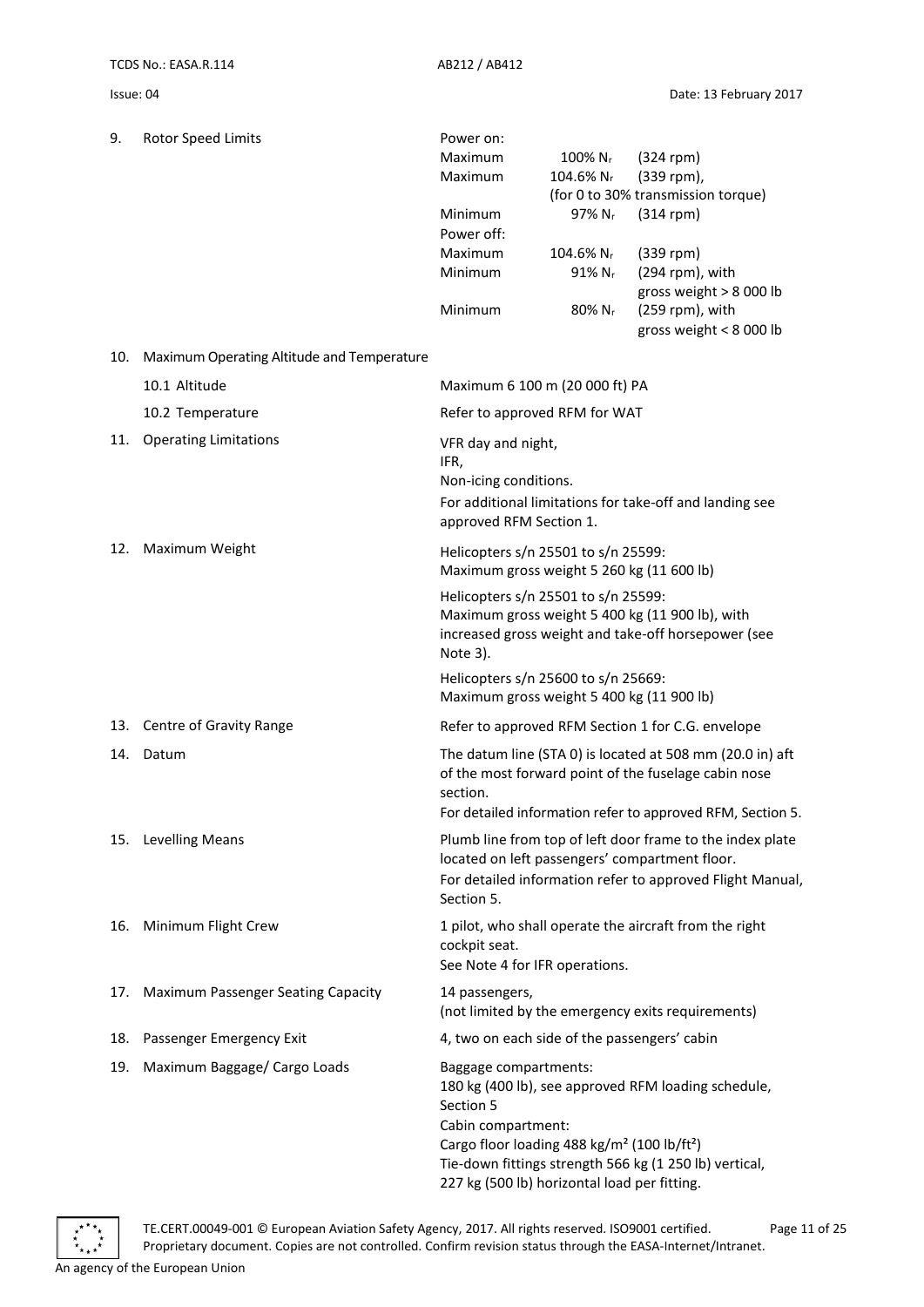<span id="page-11-0"></span>

|     | TCDS No.: EASA.R.114                   | AB212 / AB412                                                                                                                                                                                                                                                                                                                                                            |  |  |
|-----|----------------------------------------|--------------------------------------------------------------------------------------------------------------------------------------------------------------------------------------------------------------------------------------------------------------------------------------------------------------------------------------------------------------------------|--|--|
|     | Issue: 04                              | Date: 13 February 2017                                                                                                                                                                                                                                                                                                                                                   |  |  |
|     | 20. Rotor Blade Control Movement       | For rigging information refer to the Model AB412<br><b>Maintenance Manual</b>                                                                                                                                                                                                                                                                                            |  |  |
| 21. | <b>Auxiliary Power Unit (APU)</b>      | n/a                                                                                                                                                                                                                                                                                                                                                                      |  |  |
| 22. | <b>Life-limited Parts</b>              | Refer to approved Chapter 4 of AB412-MPM                                                                                                                                                                                                                                                                                                                                 |  |  |
|     | IV. Operating and Service Instructions |                                                                                                                                                                                                                                                                                                                                                                          |  |  |
| 1.  | <b>Flight Manual</b>                   | For helicopters up to s/n 25599:<br>Rotorcraft Flight Manual (Manuale di Volo), approved by<br>letter 189.110/T, dated 2 March 1983, and subsequent<br>approved revisions.<br>For helicopters s/n 25600 to 25669:<br>Rotorcraft Flight Manual (Manuale di Volo), approved by<br>letter 256.707/T, dated 30 June 1989, and subsequent<br>approved revisions. (See Note 5) |  |  |
| 2.  | <b>Maintenance Manual</b>              | AB412-MPM Maintenance Planning Manual (formerly<br>AB412 Airworthiness Limitations Manual, approved by<br>RAI with letter n° 189.110/T, dated 2 March 1983, and<br>subsequent revisions)<br>AB412-MM Maintenance Manual                                                                                                                                                  |  |  |
| 3.  | <b>Structural Repair Manual</b>        | - BHT-ALL-SRM Structural Repair Manual<br>- BHT-MED-SRM-1 Structural Repair Manual: for Bell<br><b>Medium Series Helicopters</b><br>- BHT-412-CR&O Component Repair and Overhaul<br>Manual<br>- BHT-412-CR&O-V Component Repair and Overhaul<br>Manual - Vendor Data BHT412                                                                                              |  |  |
| 4.  | Weight and Balance Manual              | Refer to the Chapter 5 of the RFM                                                                                                                                                                                                                                                                                                                                        |  |  |
| 5.  | <b>Illustrated Parts Catalogue</b>     | <b>AB412-IPC</b>                                                                                                                                                                                                                                                                                                                                                         |  |  |
| 6.  | Service Letters and Service Bulletins  | As published by the Type Certificate Holder as per<br>"Section: Notes (pertinent to all models)", Note 3                                                                                                                                                                                                                                                                 |  |  |
| 7.  | <b>Required Equipment</b>              | Refer to III.3. above and approved RFM for the approved<br>mandatory and optional equipment                                                                                                                                                                                                                                                                              |  |  |

#### <span id="page-11-1"></span>V. Notes (AB412 s/n 25501 to 25669 only)

- 1. Manufacturer's eligible serial numbers: Assembly drawing 412-900-001-103 (commercially identified as AB412 Standard) from s/n 25501 to s/n 25599, Assembly drawing 412-900-001-119 (commercially identified as AB412 SP) from s/n 25600 to s/n 25669.
- 2. For each helicopter when a certificate is released in the Chart "A" of Flight Manual the weight and balance data have to be recorded.

These data should list all the prescribed equipment and those included in the empty weight. For the AB412 up to s/n 25599 model the empty weight and the corresponding C.G. position have to include the not-drainable lubricant for total amount of 2.8 kg (6.3 lb) at STA 5 687 mm (231.0 in) and the not-usable fuel for a total amount of 8.3 kg (18.3 lb) at STA 3 627 mm (142.8 in).

3. Model AB412 helicopters incorporating modification P/N 412-075-008-111 are eligible for use with total weight up to 5 400 kg (11 900 lb) and with increased take-off power in agreement with Appendix n° 9 limitations of Flight Manual s/n 25001 to 25599.

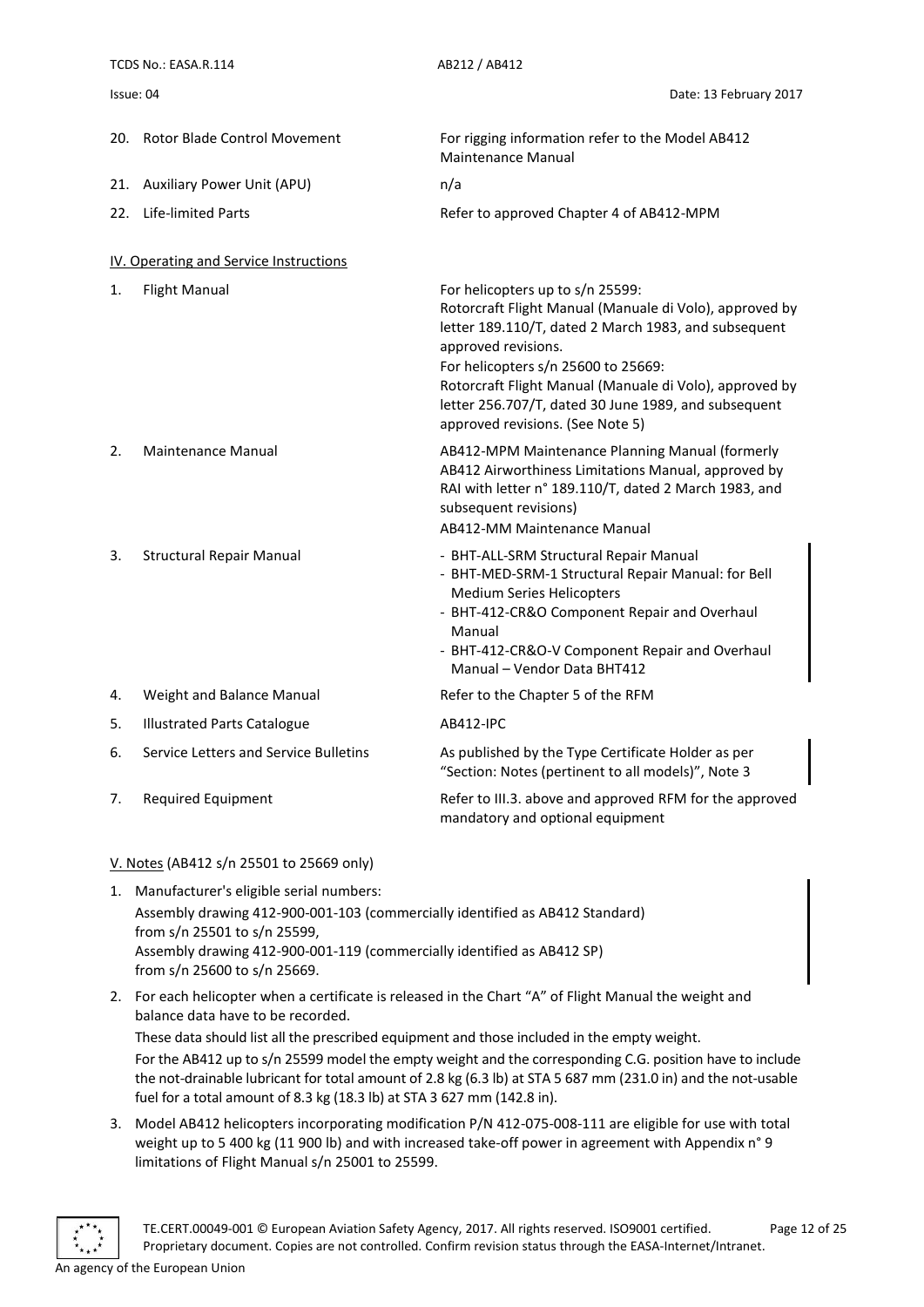V. Notes (AB412 s/n 25501 to 25669 only)

- 4. Model AB412 helicopters incorporating IFR modification P/N 412-705-006 are eligible for IFR operations when operated in accordance with the limitations of EASA approved RFM.
- 5. Model AB412 helicopters s/n 25600 to 25669 are eligible for Category A operation when operated in accordance with approved RFM Section VI.
- 6. Model AB412 helicopters equipped with internal hoist installation P/N 214-706-003 comply the requirements of certification basis when used in accordance with Appendix n° 4 limitations of the RFM s/n 25001 to 25599
- 7. A partition must not be installed between the passenger and crew compartments when the helicopter is equipped with litter kit P/N 412-706-006 for model AB412.
- 8. Model AB412 helicopters equipped with the external cargo suspension P/N 212-706-103 installation are in accordance whit the certification basis when operated in accordance with the limits of the RFM, Appendix 5 for helicopters AB412 s/n 25001 to 25599.
- 9. See Note 4 in "Section: Notes (Pertinent to all models)".

\* \* \*

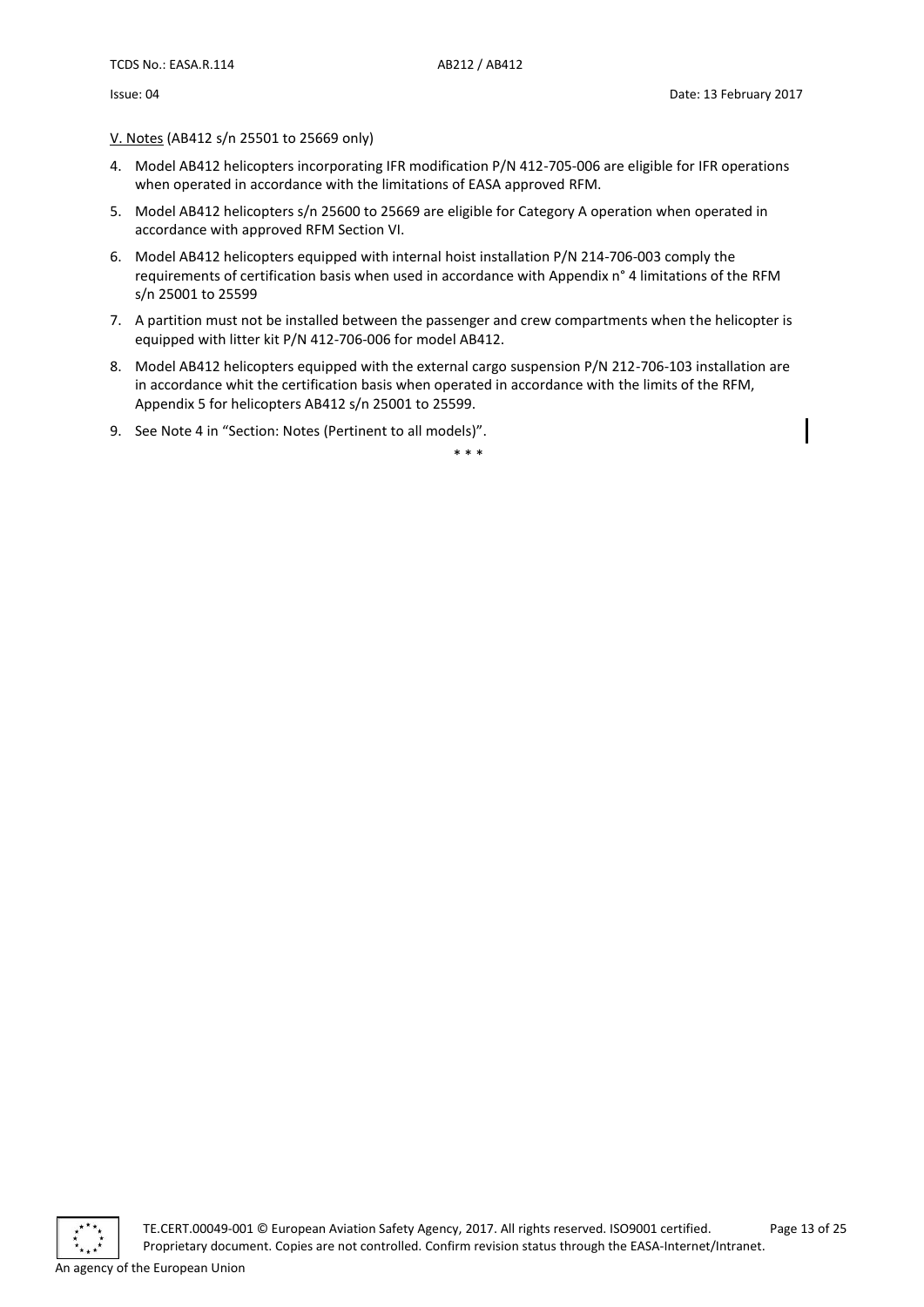### <span id="page-13-0"></span>**SECTION 3: AB412** s/n 25801 to s/n 25900

#### <span id="page-13-1"></span>I. General

<span id="page-13-2"></span>

| 1. | Type/ Model/ Variant                                                                                                                                                                                                                                                                 |                                                                                                                                                                                |
|----|--------------------------------------------------------------------------------------------------------------------------------------------------------------------------------------------------------------------------------------------------------------------------------------|--------------------------------------------------------------------------------------------------------------------------------------------------------------------------------|
|    | 1.1 Type                                                                                                                                                                                                                                                                             | AB412                                                                                                                                                                          |
|    | 1.2 Model                                                                                                                                                                                                                                                                            | AB412                                                                                                                                                                          |
|    | 1.3 Variant                                                                                                                                                                                                                                                                          | AB412 (s/n 25801 to s/n 25900)                                                                                                                                                 |
| 2. | Airworthiness Category                                                                                                                                                                                                                                                               | Large Rotorcraft, Cat A and Cat B                                                                                                                                              |
| 3. | Manufacturer                                                                                                                                                                                                                                                                         | see "Section: Notes (Pertinent to all models)", Note 3                                                                                                                         |
| 4. | Type Certification Application Date to RAI                                                                                                                                                                                                                                           | 9 July 1990                                                                                                                                                                    |
| 5. | <b>State of Design Authority</b>                                                                                                                                                                                                                                                     | EASA<br>(pre EASA: RAI/ENAC, Italy)                                                                                                                                            |
| 6. | Type Certificate Date by RAI                                                                                                                                                                                                                                                         | 27 January 1994                                                                                                                                                                |
| 7. | Type Certificate n° by RAI                                                                                                                                                                                                                                                           | A 375                                                                                                                                                                          |
| 8. | Type Certificate Data Sheet n° by RAI                                                                                                                                                                                                                                                | SO/A 157                                                                                                                                                                       |
| 9. | <b>EASA Type Certification Date</b>                                                                                                                                                                                                                                                  | 28 September 2003,<br>in accordance with CR (EU) 1702/2003, Article 2, 3., (a),<br>$(i)$ , 1 <sup>st</sup> bullet.                                                             |
|    | II. Certification Basis                                                                                                                                                                                                                                                              |                                                                                                                                                                                |
| 1. | Reference Date for determining the<br>applicable requirements                                                                                                                                                                                                                        | 9 July 1990                                                                                                                                                                    |
| 2. | Airworthiness Requirements                                                                                                                                                                                                                                                           |                                                                                                                                                                                |
|    | 29.1323, 29.1505(b), FAR 29.663 of Amdt. 29-3.<br>IFR Standards dated 15 December 1978.<br>For the ditching conditions FAR 29.801 and FAR 29.1415.<br>For the engine: FAA Type Certificate n° E22EA and TCCA TCDS E-10.<br>Compliance with Category A engine isolation requirements. | FAR Part 29, dated 1 February 1965 Amdt. 29-1, 29-2 and FAR 29.473, 29.501, 29.771, 29.903(c),                                                                                 |
| 3. | <b>Special Conditions</b>                                                                                                                                                                                                                                                            | FAA Special Condition n° 29-12-SW-1 Amdt. 1 and<br>"Guidelines for Helicopter Certification Using Vertical<br>Take-off Techniques from Ground Level and Elevated<br>Heliports" |
| 4. | Exemptions                                                                                                                                                                                                                                                                           | FAR 29.1323(c)                                                                                                                                                                 |
| 5. | Deviations                                                                                                                                                                                                                                                                           | none                                                                                                                                                                           |
| 6. | <b>Equivalent Safety Findings</b>                                                                                                                                                                                                                                                    | none                                                                                                                                                                           |
| 7. | Requirements elected to comply                                                                                                                                                                                                                                                       | none                                                                                                                                                                           |
| 8. | <b>Environmental Protection Requirements</b>                                                                                                                                                                                                                                         |                                                                                                                                                                                |
|    | 8.1 Noise Requirements                                                                                                                                                                                                                                                               | See TCDSN EASA.R.114                                                                                                                                                           |
|    | 8.2 Emission Requirements                                                                                                                                                                                                                                                            | n/a                                                                                                                                                                            |
| 9. | <b>Operational Suitability Data (OSD)</b>                                                                                                                                                                                                                                            | Not required for rotorcraft that are no longer in<br>production.<br>CR (EU) 748/2012, as amended by CR (EU) 69/2014 does not                                                   |



require OSD elements for this model (see Article 7a, 1.).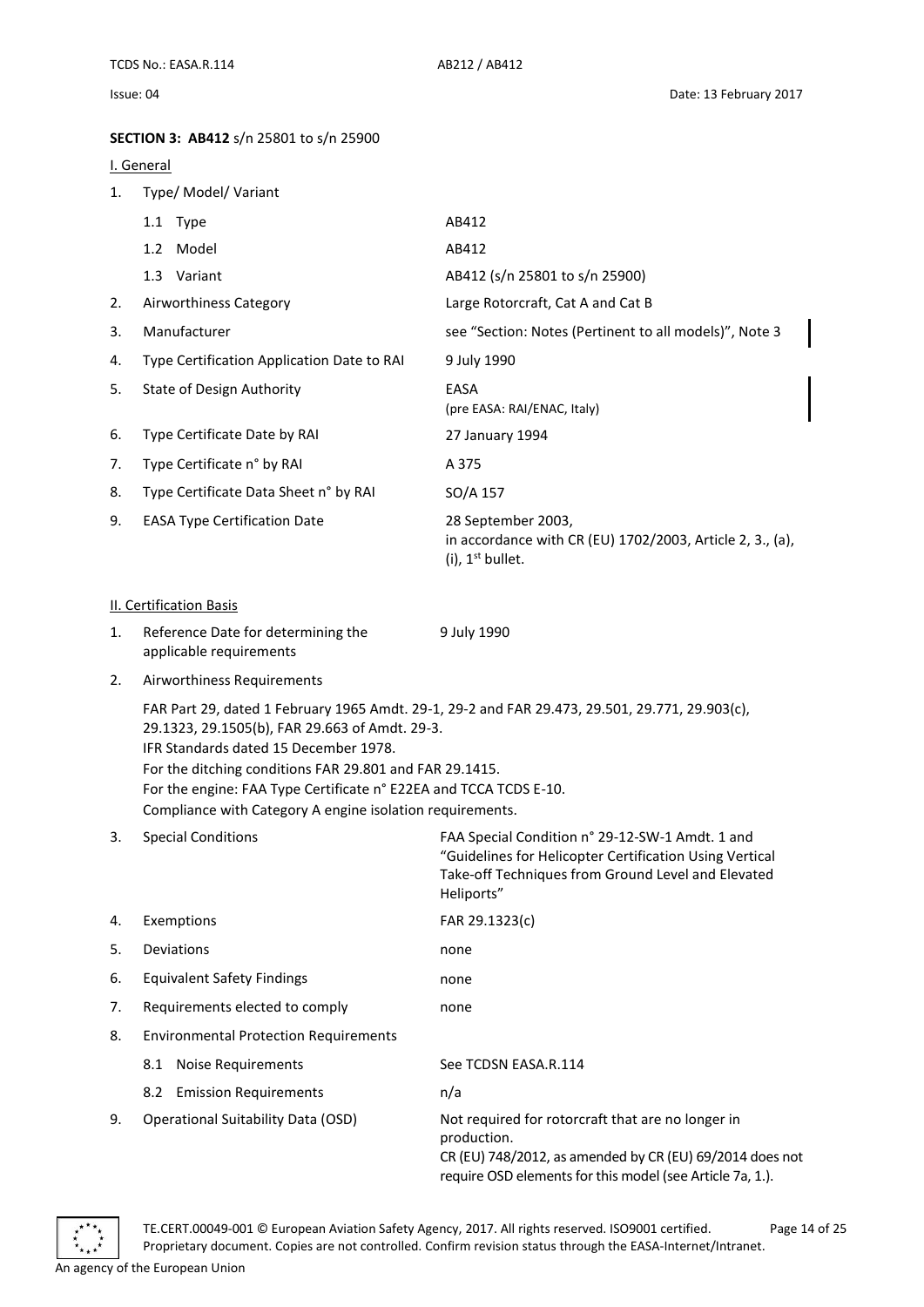### <span id="page-14-0"></span>III. Technical Characteristics and Operational Limitations

| 1. |        | Type Design Definition        | subsequent approved revisions                                                                                                       |                                        | Type Design Definition Doc. 412G0000X005 Issue A and                                                                                                                                                                                                                                                                                                                   |
|----|--------|-------------------------------|-------------------------------------------------------------------------------------------------------------------------------------|----------------------------------------|------------------------------------------------------------------------------------------------------------------------------------------------------------------------------------------------------------------------------------------------------------------------------------------------------------------------------------------------------------------------|
| 2. |        | Description                   | The Model AB412 is derived from AB212 which                                                                                         |                                        | Large twin-engine helicopter; four composite blades, the<br>main rotor is four-bladed semi-rigid type, the tail rotor is<br>a semi-rigid type twin bladed; skid type landing gear; the<br>helicopter has seating provisions for fourteen passengers<br>and one pilot or thirteen passengers and a crew of two.<br>incorporates a four bladed rotor system and control. |
| 3. |        | Equipment                     | the Airworthiness Certificate release.<br>in reports 412-00-48 "Lista Equipaggiamenti".<br>Refer also to the Equipment list in RFM. |                                        | Basic equipment required by the airworthiness rules (see<br>Certification Basis) shall be installed on the helicopter for<br>Approved mandatory and optional equipment are listed                                                                                                                                                                                      |
| 4. |        | <b>Dimensions</b>             |                                                                                                                                     |                                        |                                                                                                                                                                                                                                                                                                                                                                        |
|    |        | 4.1 Fuselage                  | Length:<br>Width stabiliser:<br>Height:                                                                                             | 12.70 m<br>2.64 m<br>3.08 <sub>m</sub> |                                                                                                                                                                                                                                                                                                                                                                        |
|    |        | 4.2 Main Rotor                | Diameter:                                                                                                                           | 14.02 m                                |                                                                                                                                                                                                                                                                                                                                                                        |
|    |        | 4.3 Tail Rotor                | Diameter:                                                                                                                           | 2.61 m                                 |                                                                                                                                                                                                                                                                                                                                                                        |
| 5. | Engine |                               |                                                                                                                                     |                                        |                                                                                                                                                                                                                                                                                                                                                                        |
|    |        | 5.1 Model                     | Pratt and Whitney Canada Corporation<br>PT6T-3BE, (see Note 3)<br>PT6T-3D,<br>(see Note 4)<br>PT6T-3DF, (see Note 5)                |                                        |                                                                                                                                                                                                                                                                                                                                                                        |
|    |        | 5.2 Type Certificate          | TCCA TC/TCDS n°:<br>FAA TC/TCDS n°:<br>EASA TC/TCDS n°:                                                                             | $E-10$<br>E22EA<br>EASA.IM.E.059       |                                                                                                                                                                                                                                                                                                                                                                        |
|    | 5.3    | Limitations                   |                                                                                                                                     |                                        |                                                                                                                                                                                                                                                                                                                                                                        |
|    |        | 5.3.1 Installed Engine Limits | Sea level static / standard day                                                                                                     |                                        |                                                                                                                                                                                                                                                                                                                                                                        |
|    |        |                               | PT6T-3BE engine:<br>Take-Off (5 min)<br>AEO:<br>Max Continuous<br>AEO:<br>OEI:<br>$(2-2 min)$<br>OEI:<br>$(30 \text{ min})$         |                                        | 1800 shp<br>1600 shp<br>1 125 shp<br>970 shp                                                                                                                                                                                                                                                                                                                           |
|    |        |                               | PT6T-3D engine:                                                                                                                     |                                        |                                                                                                                                                                                                                                                                                                                                                                        |
|    |        |                               | Take-Off (5 min)<br>AEO:                                                                                                            |                                        | 1800 shp                                                                                                                                                                                                                                                                                                                                                               |
|    |        |                               | AEO:<br>Max Continuous<br>OEI:<br>$(2-2 min)$                                                                                       |                                        | 1600 shp<br>1 130 shp                                                                                                                                                                                                                                                                                                                                                  |
|    |        |                               | OEI:<br>(30 min)                                                                                                                    |                                        | 970 shp                                                                                                                                                                                                                                                                                                                                                                |
|    |        |                               | PT6T-3DF engine:                                                                                                                    |                                        |                                                                                                                                                                                                                                                                                                                                                                        |
|    |        |                               | Take-Off (5 min)<br>AEO:                                                                                                            |                                        | 1800 shp                                                                                                                                                                                                                                                                                                                                                               |
|    |        |                               | AEO:<br>Max Continuous                                                                                                              |                                        | 1600 shp                                                                                                                                                                                                                                                                                                                                                               |
|    |        |                               | OEI:<br>$(2-Y min)$                                                                                                                 |                                        | 1 130 shp                                                                                                                                                                                                                                                                                                                                                              |



OEI: (30 min) 1 060 shp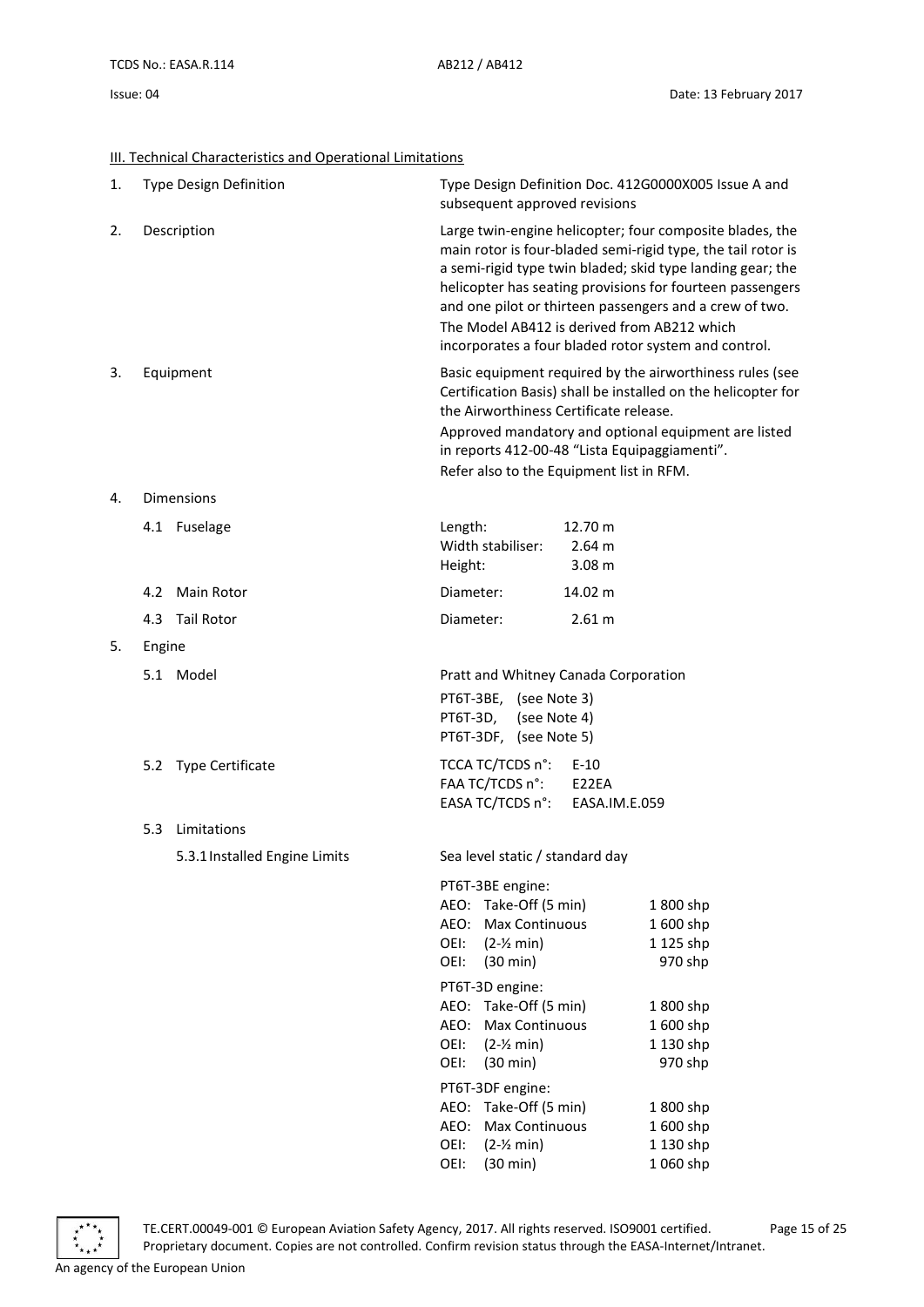| Issue: 04 | Date: 13 February 2017 |
|-----------|------------------------|
|           |                        |

|    | 5.3.2 Transmission Torque Limits | Refer to approved RFM, Section 1                                                                                                                                                                                                      |
|----|----------------------------------|---------------------------------------------------------------------------------------------------------------------------------------------------------------------------------------------------------------------------------------|
| 6. | Fluids (Fuel/ Oil/ Additives)    |                                                                                                                                                                                                                                       |
|    | 6.1 Fuel                         | Avjet type fuels conforming to ASTM D-1655, type A, A-1,<br>B; or MIL-T-5624, Grade JP-4 (NATO F-40) or JP-5 (NATO<br>$F-44$ ).<br>For detailed information see approved RFM Section 1.                                               |
|    | 6.2 Oil                          | Engine:<br>MIL-L-7808, MIL-L-23699.<br>Transmission:<br>DOD-L-85734AS.<br>For detailed information see approved RFM Section 1.                                                                                                        |
|    | 6.3 Additives                    | n/a                                                                                                                                                                                                                                   |
| 7. | Fluid capacities                 |                                                                                                                                                                                                                                       |
|    | 7.1 Fuel                         | Total:<br>1 260 litres (333.0 US gal)<br>at STA 3 848 mm (151.5 in)<br>Usable:<br>1 234 litres (326.0 US gal)                                                                                                                         |
|    |                                  | at STA 3 838 mm (151.1 in)<br>Unusable:<br>26.5 litres (7.0 US gal)<br>at STA 3 251 mm (128.0 in)                                                                                                                                     |
|    |                                  | With 40 US gal auxiliary fuel tank:                                                                                                                                                                                                   |
|    |                                  | 1 412 litres (373.0 US gal)<br>Total:                                                                                                                                                                                                 |
|    |                                  | at STA 3 833 mm (150.9 in)<br>Usable:<br>1 385 litres (366.0 US gal)                                                                                                                                                                  |
|    |                                  | at STA 3 833 mm (150.9 in)                                                                                                                                                                                                            |
|    |                                  | With 163 US gal auxiliary fuel tank:                                                                                                                                                                                                  |
|    |                                  | 1877 litres (496.0 US gal)<br>Total:                                                                                                                                                                                                  |
|    |                                  | at STA 3 823 mm (150.5 in)<br>1851 litres (489.0 US gal)<br>Usable:                                                                                                                                                                   |
|    |                                  | at STA 3 823 mm (150.5 in)                                                                                                                                                                                                            |
|    | 7.2 Oil                          | Engines:                                                                                                                                                                                                                              |
|    |                                  | 6 litres(1.6 US gal) each, at STA 4 646 mm (182.9 in)                                                                                                                                                                                 |
|    |                                  | Usable:<br>2.8 litres (0.75 US gal)                                                                                                                                                                                                   |
|    |                                  | Total capacity:<br>12 litres (3.2 US gal)                                                                                                                                                                                             |
|    |                                  | Transmission:<br>10.4 litres (2.75 US gal)                                                                                                                                                                                            |
|    |                                  | Intermediate (42°) gearbox:<br>0.19 litre (0.2 US quart)                                                                                                                                                                              |
|    |                                  | Tail rotor gearbox (90°):                                                                                                                                                                                                             |
|    |                                  | 0.38 litre (0.4 US quart)                                                                                                                                                                                                             |
|    | 7.3 Coolant System Capacity      | n/a                                                                                                                                                                                                                                   |
| 8. | Air Speeds Limits                | See placard P/N 412-075-215<br>(V <sub>NE</sub> varies with altitude and temperature)<br>Maximum V <sub>NE</sub> 140 KIAS.                                                                                                            |
| 9. | Rotor Speed Limits               | Power on:<br>100% N <sub>r</sub><br>Maximum<br>$(324$ rpm)<br>Maximum<br>$104.6\%$ N <sub>r</sub><br>(339 rpm),<br>(for 0 to 30% transmission torque<br>for s/n 25801 and subsequent)<br>Minimum<br>97% N <sub>r</sub><br>$(314$ rpm) |
|    |                                  |                                                                                                                                                                                                                                       |



TE.CERT.00049-001 © European Aviation Safety Agency, 2017. All rights reserved. ISO9001 certified. Page 16 of 25 Proprietary document. Copies are not controlled. Confirm revision status through the EASA-Internet/Intranet.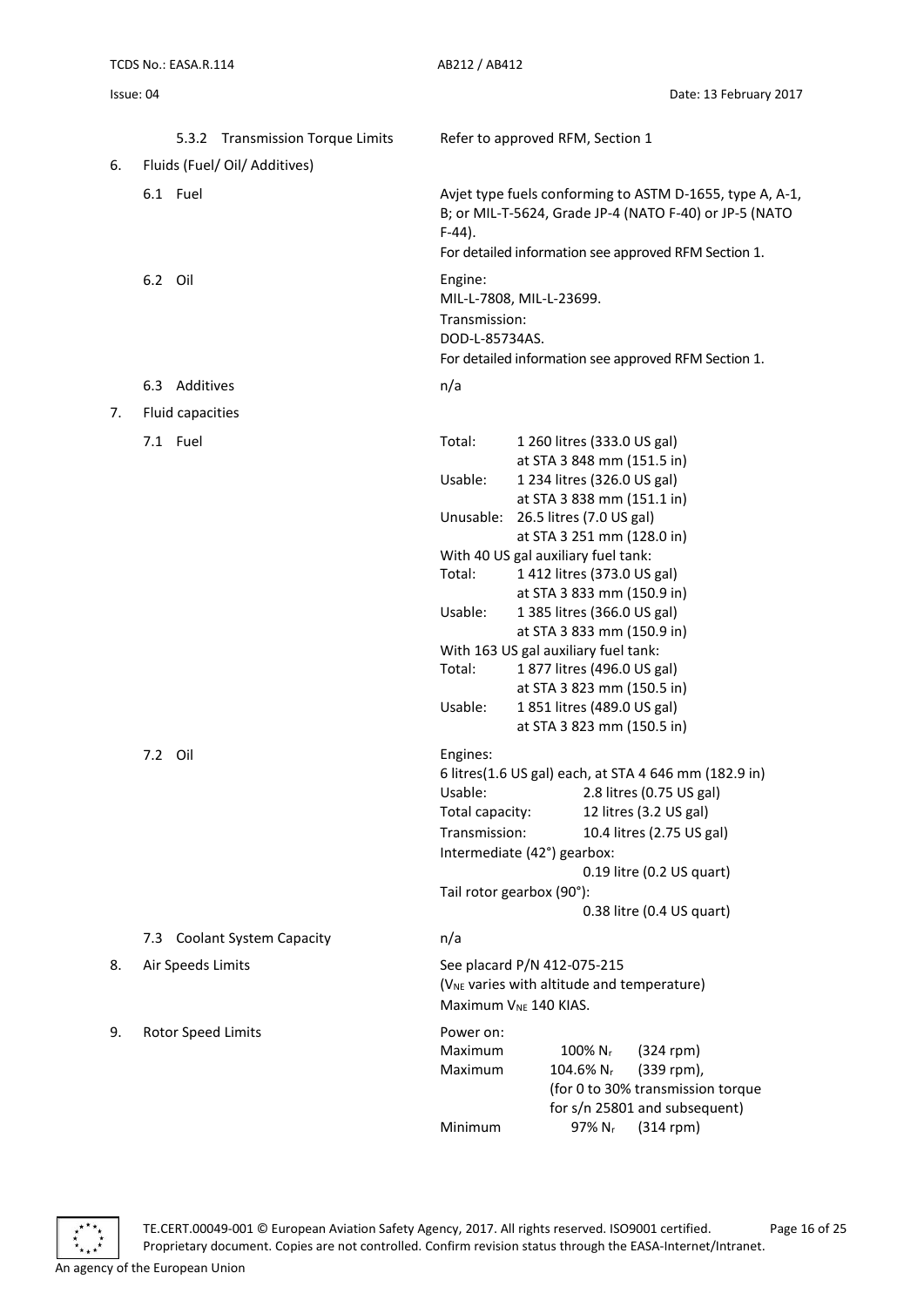| Power off: |                                    |                          |
|------------|------------------------------------|--------------------------|
| Maximum    | $104.6\%$ N <sub>r</sub> (339 rpm) |                          |
| Minimum    | $91\%$ Nr                          | $(294$ rpm), with        |
|            |                                    | gross weight $> 8000$ lb |
| Minimum    | $80\%$ N <sub>r</sub>              | $(259$ rpm), with        |
|            |                                    | gross weight $< 8000$ lb |

|  | 10. | Maximum Operating Altitude and Temperature |
|--|-----|--------------------------------------------|
|--|-----|--------------------------------------------|

|     | 10.1 Altitude                      | Maximum 6 100 m (20 000 ft) PA                                                                                                                                                                                                                                                                   |
|-----|------------------------------------|--------------------------------------------------------------------------------------------------------------------------------------------------------------------------------------------------------------------------------------------------------------------------------------------------|
|     | 10.2 Temperature                   | Refer to approved RFM for WAT                                                                                                                                                                                                                                                                    |
| 11. | <b>Operating Limitations</b>       | VFR day and night,<br>IFR,<br>Non-icing conditions.<br>For additional limitations for take-off and landing see<br>approved RFM Section 1.                                                                                                                                                        |
| 12. | Maximum Weight                     | Maximum gross weight 5 400 kg (11 900 lb)                                                                                                                                                                                                                                                        |
|     | 13. Centre of Gravity Range        | Refer to approved RFM Section 1 for C.G. envelope                                                                                                                                                                                                                                                |
| 14. | Datum                              | The datum line (STA 0) is located at 508 mm (20.0 in) aft<br>of the most forward point of the fuselage cabin nose<br>section.<br>For detailed information refer to approved RFM, Section 5.                                                                                                      |
|     | 15. Levelling Means                | Plumb line from top of left door frame to the index plate<br>located on left passengers' compartment floor.<br>For detailed information refer to approved Flight Manual,<br>Section 5.                                                                                                           |
|     | 16. Minimum Flight Crew            | 1 pilot, who shall operate the aircraft from the right<br>cockpit seat.<br>See Note 6 for IFR operations.                                                                                                                                                                                        |
| 17. | Maximum Passenger Seating Capacity | 14 passengers,<br>(not limited by the emergency exits requirements)                                                                                                                                                                                                                              |
| 18. | Passenger Emergency Exit           | 4, two on each side of the passengers' cabin                                                                                                                                                                                                                                                     |
| 19. | Maximum Baggage/ Cargo Loads       | Baggage compartments:<br>180 kg (400 lb), see approved RFM loading schedule,<br>Section 5<br>Cabin compartment:<br>Cargo floor loading 488 kg/m <sup>2</sup> (100 lb/ft <sup>2</sup> )<br>Tie-down fittings strength 566 kg (1 250 lb) vertical,<br>227 kg (500 lb) horizontal load per fitting. |
|     | 20. Rotor Blade Control Movement   | For rigging information refer to the Model AB412<br><b>Maintenance Manual</b>                                                                                                                                                                                                                    |
| 21. | Auxiliary Power Unit (APU)         | n/a                                                                                                                                                                                                                                                                                              |
| 22. | Life-limited Parts                 | Refer to approved Chapter 4 of AB412-MPM                                                                                                                                                                                                                                                         |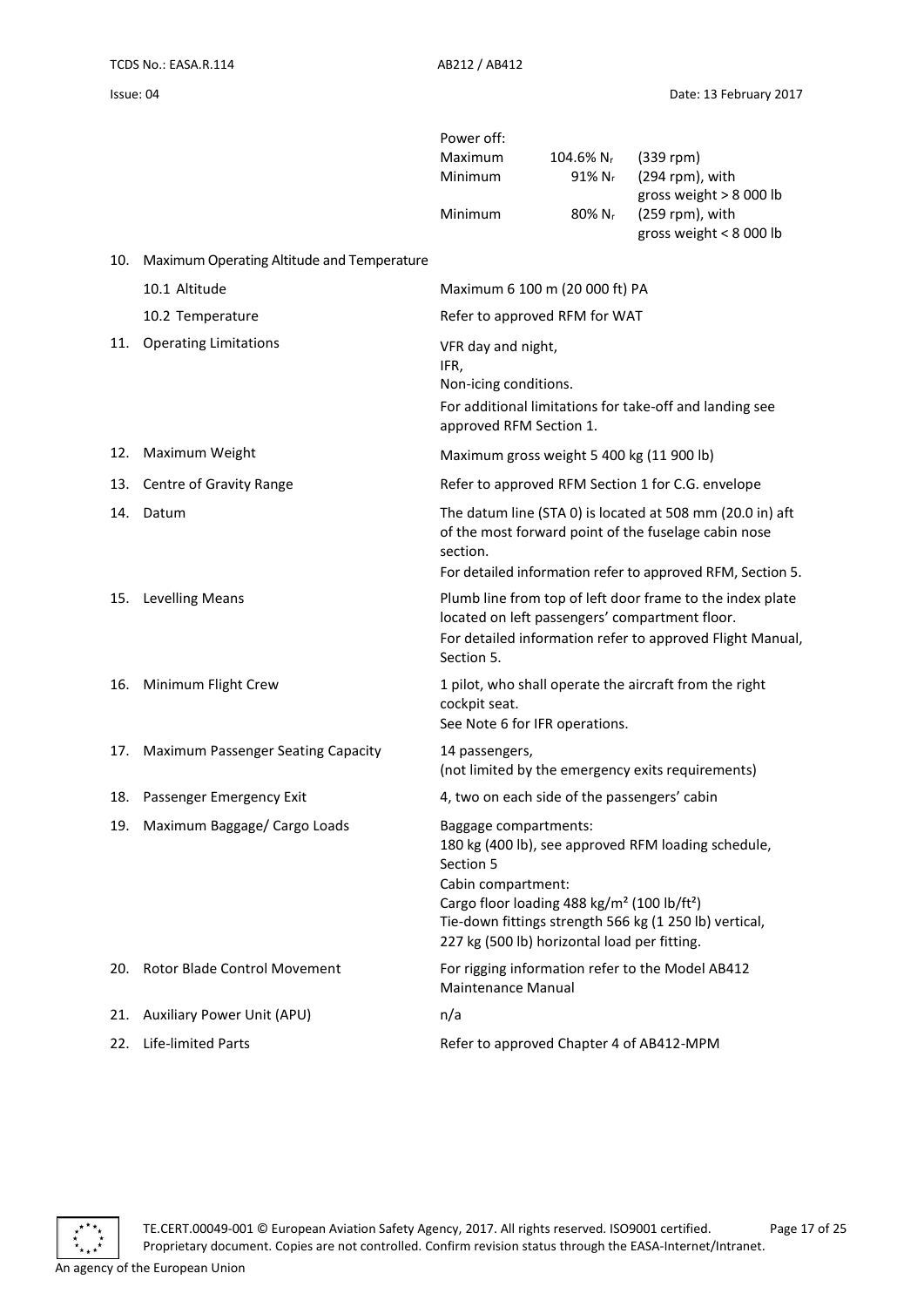<span id="page-17-0"></span>

| IV. Operating and Service Instructions |  |
|----------------------------------------|--|
|----------------------------------------|--|

| 1. | <b>Flight Manual</b>                  | Rotorcraft Flight Manual (Manuale di Volo), approved by<br>letter 93.3547/MAE, dated 16 December 1993 and<br>subsequent approved revisions. (See Note 7)                                                                                                                 |
|----|---------------------------------------|--------------------------------------------------------------------------------------------------------------------------------------------------------------------------------------------------------------------------------------------------------------------------|
| 2. | Maintenance Manual                    | AB412-MPM Maintenance Planning Manual (formerly<br>AB412 Airworthiness Limitations Manual, approved by<br>RAI with letter n° 189.110/T, dated 2 March 1983, and<br>subsequent revisions)<br>AB412-MM Maintenance Manual                                                  |
| 3. | <b>Structural Repair Manual</b>       | - BHT-ALL-SRM Structural Repair Manual<br>- BHT-MED-SRM-1 Structural Repair Manual: for Bell<br><b>Medium Series Helicopters</b><br>- BHT-412-CR&O Component Repair and Overhaul Manual<br>- BHT-412-CR&O-V Component Repair and Overhaul<br>Manual - Vendor Data BHT412 |
| 4. | Weight and Balance Manual             | Refer to the Chapter 5 of the Rotorcraft Flight Manual                                                                                                                                                                                                                   |
| 5. | <b>Illustrated Parts Catalogue</b>    | AB412-IPC                                                                                                                                                                                                                                                                |
| 6. | Service Letters and Service Bulletins | As published by the Type Certificate Holder as per<br>"Section: Notes (pertinent to all models)", Note 3                                                                                                                                                                 |
| 7. | Required Equipment                    | Refer to point III.3. above and approved RFM for the<br>approved mandatory and optional equipment                                                                                                                                                                        |

#### <span id="page-17-1"></span>V. Notes (AB412 s/n 25801 to 25900 only)

- 1. Manufacturer's eligible serial numbers: Assembly drawing 412-900-001-139 (commercially identified as AB412 HP) from s/n 25801 to s/n 25900.
- 2. For each helicopter when a certificate is released in the Chart "A" of Flight Manual the weight and balance data have to be recorded. These data should list all the prescribed equipment and those included in the empty weight. For helicopters AB412 s/n 25600 to 25900 the not-usable fuel is 20.6 kg (45.5 lb) at STA 3 251 mm (128 in).
- 3. AB412 helicopters s/n 25801 and subsequent installing PT6T-3BE engine satisfy the base of the certification if operating in accordance with the approved Rotorcraft Flight Manual.
- 4. AB412 helicopters s/n 25801 and subsequent installing PT6T-3D engine satisfy the base of the certification if operating in accordance with Appendix 20 to the approved RFM.
- 5. AB412 helicopters s/n 25801 and subsequent installing PT6T-3DF engine satisfy the base of the certification if operating in accordance with Appendix 24 to the approved RFM.
- 6. Model AB412 helicopters incorporating IFR modification P/N 412-705-006 are eligible for IFR operations when operated in accordance with the limitations of EASA approved RFM.
- 7. Model AB412 helicopters s/n 25801 to 25900 are eligible for Category A operation when operated in accordance with approved RFM Section VI.
- 8. A partition must not be installed between the passenger and crew compartments when the helicopter is equipped with litter kit P/N 412-706-006 for model AB412.
- 9. Model AB412 helicopters equipped with the external cargo suspension P/N 212-706-103 installation are in accordance whit the certification basis when operated in accordance with the limits of RFM, Appendix 3 for helicopters AB412 s/n 25600 to 25900.
- 10. See Note 4 in "Section: Notes (Pertinent to all models)".

\* \* \*

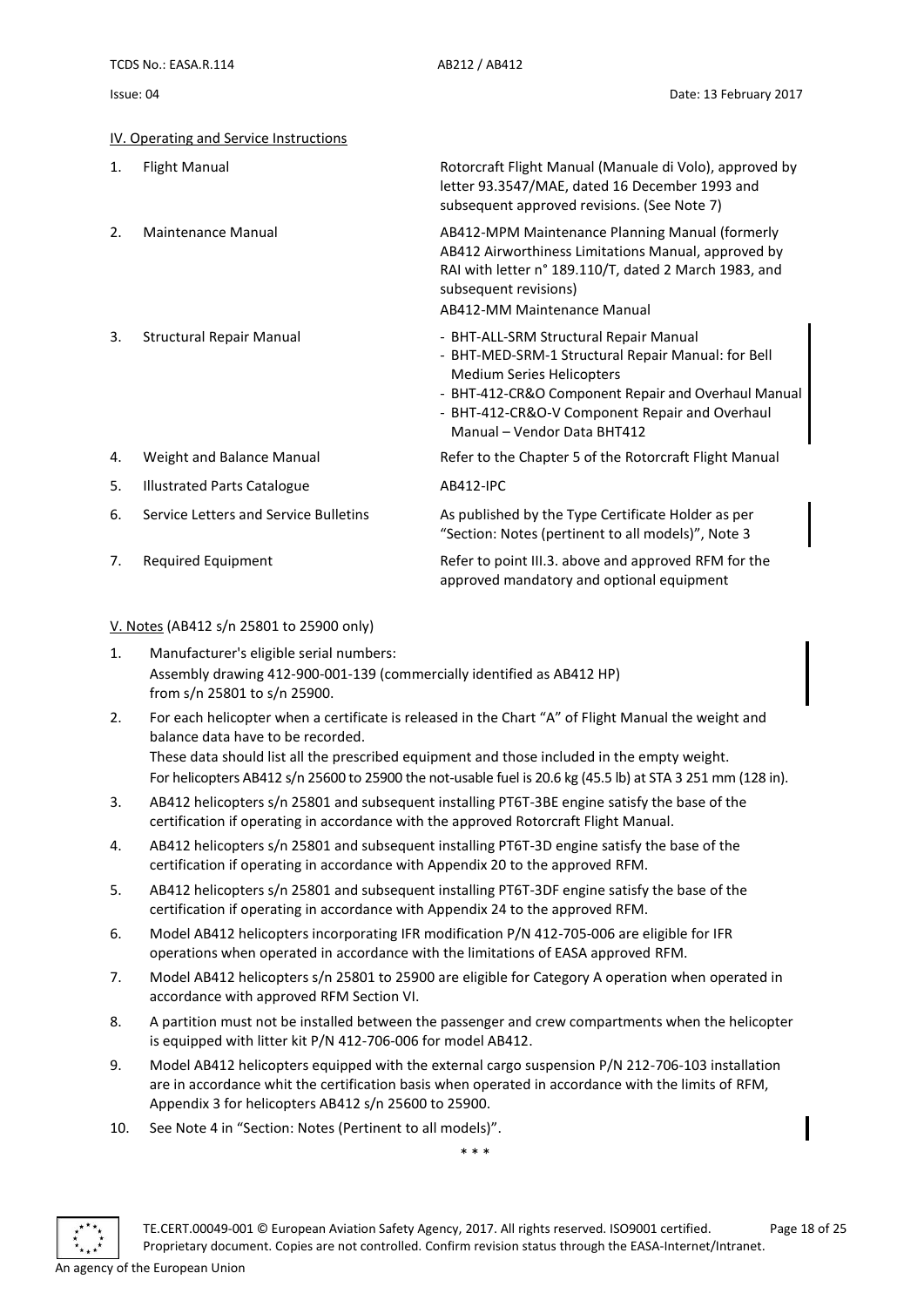#### <span id="page-18-0"></span>**SECTION 4: AB412 EP**

#### <span id="page-18-1"></span>I. General

| 1.                      | Type/ Model/ Variant                                          |                                                                                                                    |  |  |
|-------------------------|---------------------------------------------------------------|--------------------------------------------------------------------------------------------------------------------|--|--|
|                         | 1.1 Type                                                      | AB412                                                                                                              |  |  |
|                         | 1.2 Model                                                     | <b>AB412 EP</b>                                                                                                    |  |  |
|                         | 1.3 Variant                                                   | $---$                                                                                                              |  |  |
| 2.                      | Airworthiness Category                                        | Large Rotorcraft, Cat A and Cat B                                                                                  |  |  |
| 3.                      | Manufacturer                                                  | see "Section: Notes (Pertinent to all models)", Note 3                                                             |  |  |
| 4.                      | Type Certification Application Date to RAI                    | 25 January 1995                                                                                                    |  |  |
| 5.                      | <b>State of Design Authority</b>                              | EASA<br>(pre EASA: RAI/ENAC, Italy)                                                                                |  |  |
| 6.                      | Type Certificate Date by RAI                                  | 27 June 1996                                                                                                       |  |  |
| 7.                      | Type Certificate n° by RAI                                    | A 375                                                                                                              |  |  |
| 8.                      | Type Certificate Data Sheet n° by RAI                         | SO/A 157                                                                                                           |  |  |
| 9.                      | <b>EASA Type Certification Date</b>                           | 28 September 2003,<br>in accordance with CR (EU) 1702/2003, Article 2, 3., (a),<br>$(i)$ , 1 <sup>st</sup> bullet. |  |  |
| II. Certification Basis |                                                               |                                                                                                                    |  |  |
| 1.                      | Reference Date for determining the<br>applicable requirements | 25 January 1995                                                                                                    |  |  |

<span id="page-18-2"></span>2. Airworthiness Requirements

FAR Part 29, dated 1 February 1965 Amdt. 29-1, 29-2 and FAR 29.473, 29.501, 29.771, 29.903(c), 29.1323, 29.1505(b), FAR 29.663 Amdt. 29-3; FAR 29.1457 Amdt. 29-6; FAR 29.939 Amdt. 29-12; FAR 29.1335, 29.1351 Amdt. 29-14; FAR 29.1353, FAR 29.1581 Amdt. 29-15; FAR 29.1545 Amdt. 29-17; FAR 29.1321 Amdt. 29-21; FAR 29.151, 29.161, 29.672, 29.1303, 29.1309, 29.1325, 29.1329, 29.1331, 29.1333, 29.1355, 29.1357, 29.1555 Amdt. 29-24; FAR 29.1459 Amdt. 29-25; FAR 29.1549 Amdt. 29-26; Appendix B to Part 29 Amdt. 29-31; FAR 29.2 Amdt. 29-32. IFR Standards dated 15 December 1978. For the ditching conditions FAR 29.801 and FAR 29.1415.

For the engine: FAA Type Certificate n° E22EA and TCCA TCDS E-10.

Compliance with Category A engine isolation requirements.

| 3.  | <b>Special Conditions</b>      | FAA Special Condition n° 29-12-SW-1 Amdt. 1 and<br>"Guidelines for Helicopter Certification Using Vertical<br>Take-off Techniques from Ground Level and Elevated<br>Heliports"<br>FAA Special Condition n° 91-SW-3 BHT Model 412 SAR<br>Helicopter |
|-----|--------------------------------|----------------------------------------------------------------------------------------------------------------------------------------------------------------------------------------------------------------------------------------------------|
| 4.  | Exemptions                     | FAR 29.1323(c)                                                                                                                                                                                                                                     |
| .5. | Deviations                     | none                                                                                                                                                                                                                                               |
| 6.  | Equivalent Safety Findings     | none                                                                                                                                                                                                                                               |
| 7.  | Requirements elected to comply | none                                                                                                                                                                                                                                               |

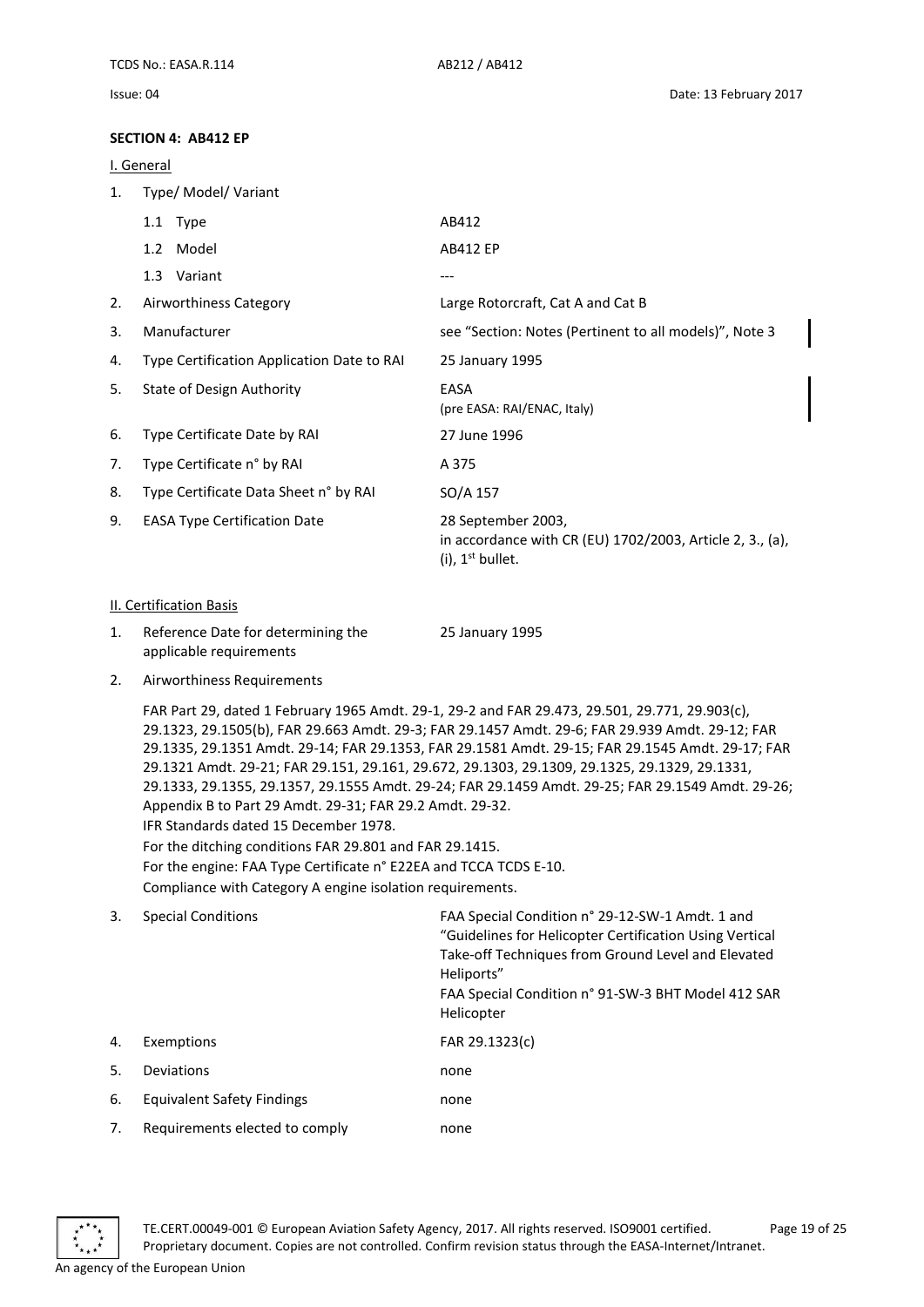#### 8. Environmental Protection Requirements

|    | 8.1 Noise Requirements                    | See TCDSN EASA.R.114                                                                                                         |
|----|-------------------------------------------|------------------------------------------------------------------------------------------------------------------------------|
|    | 8.2 Emission Requirements                 | n/a                                                                                                                          |
| 9. | <b>Operational Suitability Data (OSD)</b> | Not required for rotorcraft that are no longer in<br>production.<br>CR (EU) 748/2012, as amended by CR (EU) 69/2014 does not |

require OSD elements for this model (see Article 7a, 1.).

#### <span id="page-19-0"></span>III. Technical Characteristics and Operational Limitations

| 1. | Type Design Definition | Type Design Definition Doc. 412G0000X006 Issue A and<br>subsequent approved revisions                                                                                                                                                                                                                                                                                                                                                                  |
|----|------------------------|--------------------------------------------------------------------------------------------------------------------------------------------------------------------------------------------------------------------------------------------------------------------------------------------------------------------------------------------------------------------------------------------------------------------------------------------------------|
| 2. | Description            | Large twin-engine helicopter; four composite blades, the<br>main rotor is four-bladed semi-rigid type, the tail rotor is<br>a semi-rigid type twin bladed; skid type landing gear; the<br>helicopter has seating provisions for fourteen passengers<br>and one pilot or thirteen passengers and a crew of two.<br>The model AB412 EP is derived from the model AB412<br>and differs primarily in the installation of engines PT6T-<br>3D and PT6T-3DF. |
| 3. | Equipment              | Basic equipment required by the airworthiness rules (see<br>Certification Basis) shall be installed on the helicopter for<br>the Airworthiness Certificate release.<br>Approved mandatory and optional equipment are listed<br>in reports 412-00-57 "Lista Equipaggiamenti".<br>Refer also to the Equipment list in RFM.<br>For IFR operation with one or two pilots during day and<br>night install IFR P/N 412-705-006 (all dashes approved).        |
| 4. | <b>Dimensions</b>      |                                                                                                                                                                                                                                                                                                                                                                                                                                                        |
|    | 4.1 Fuselage           | 12.70 m<br>Length:<br>Width stabiliser:<br>2.64 m<br>Height:<br>3.08 <sub>m</sub>                                                                                                                                                                                                                                                                                                                                                                      |
|    | Main Rotor<br>4.2      | Diameter:<br>14.02 m                                                                                                                                                                                                                                                                                                                                                                                                                                   |
|    | 4.3 Tail Rotor         | Diameter:<br>2.61 m                                                                                                                                                                                                                                                                                                                                                                                                                                    |

#### 5. Engine

- 5.1 Model Pratt and Whitney Canada Corporation
- 5.2 Type Certificate TCCA TC/TCDS n°: E-10

#### 5.3 Limitations

5.3.1Installed Engine Limits Sea level static / standard day

|  | PT6T-3D engine:              |           |
|--|------------------------------|-----------|
|  | AEO: Take-Off (5 min)        | 1800 shp  |
|  | AEO: Max Continuous          | 1600 shp  |
|  | OEI: (2-1/ <sub>2</sub> min) | 1 130 shp |
|  | OEI: (30 min)                | 970 shp   |



TE.CERT.00049-001 © European Aviation Safety Agency, 2017. All rights reserved. ISO9001 certified. Page 20 of 25 Proprietary document. Copies are not controlled. Confirm revision status through the EASA-Internet/Intranet.

PT6T-3D

PT6T-3DF, (see Note 3)

FAA TC/TCDS n°: E22EA

EASA TC/TCDS n°: EASA.IM.E.059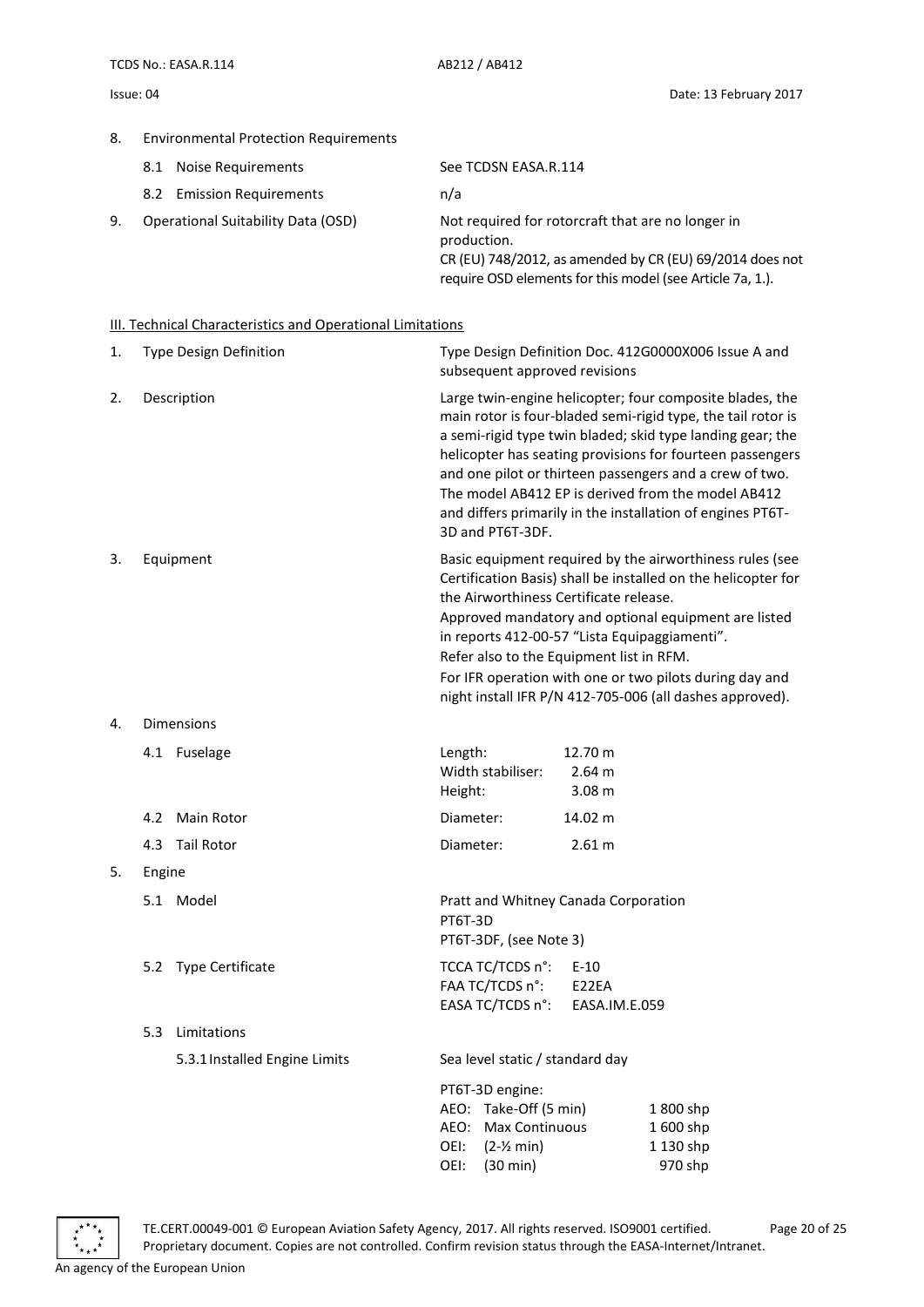|    |                                            | PT6T-3DF engine:<br>AEO: Take-Off (5 min)<br>1800 shp<br>AEO: Max Continuous<br>1600 shp<br>1 130 shp<br>OEI:<br>$(2-Y min)$<br>OEI:<br>$(30 \text{ min})$<br>1 060 shp                                                                                         |  |  |
|----|--------------------------------------------|-----------------------------------------------------------------------------------------------------------------------------------------------------------------------------------------------------------------------------------------------------------------|--|--|
|    | 5.3.2<br><b>Transmission Torque Limits</b> | Refer to approved RFM, Section 1                                                                                                                                                                                                                                |  |  |
| 6. | Fluids (Fuel/ Oil/ Additives)              |                                                                                                                                                                                                                                                                 |  |  |
|    | 6.1 Fuel                                   | Avjet type fuels conforming to ASTM D-1655, type A, A-1, B;<br>or MIL-T-5624, Grade JP-4 (NATO F-40) or JP-5 (NATO F-44).<br>For detailed information see approved RFM Section 1.                                                                               |  |  |
|    | 6.2 Oil                                    | Engine:<br>MIL-L-7808, MIL-L-23699 or DOD-L-85734AS.<br>Transmission:<br>DOD-L-85734AS.<br>For detailed information see approved RFM Section 1.                                                                                                                 |  |  |
|    | 6.3 Additives                              | n/a                                                                                                                                                                                                                                                             |  |  |
| 7. | Fluid capacities                           |                                                                                                                                                                                                                                                                 |  |  |
|    | 7.1 Fuel                                   | Total:<br>1 260 litres (333.0 US gal)                                                                                                                                                                                                                           |  |  |
|    |                                            | at STA 3 848 mm (151.5 in)<br>Usable:<br>1 234 litres (326.0 US gal)<br>at STA 3 838 mm (151.1 in)                                                                                                                                                              |  |  |
|    |                                            | Unusable:<br>26.5 litres (7.0 US gal)<br>at STA 3 251 mm (128.0 in)                                                                                                                                                                                             |  |  |
|    |                                            | With 40 US gal auxiliary fuel tank:                                                                                                                                                                                                                             |  |  |
|    |                                            | 1 412 litres (373.0 US gal)<br>Total:                                                                                                                                                                                                                           |  |  |
|    |                                            | at STA 3 833 mm (150.9 in)                                                                                                                                                                                                                                      |  |  |
|    |                                            | Usable:<br>1 385 litres (366.0 US gal)                                                                                                                                                                                                                          |  |  |
|    |                                            | at STA 3 833 mm (150.9 in)<br>With 163 US gal auxiliary fuel tank:                                                                                                                                                                                              |  |  |
|    |                                            | 1 877 litres (496.0 US gal)<br>Total:                                                                                                                                                                                                                           |  |  |
|    |                                            | at STA 3 823 mm (150.5 in)                                                                                                                                                                                                                                      |  |  |
|    |                                            | Usable:<br>1851 litres (489.0 US gal)                                                                                                                                                                                                                           |  |  |
|    |                                            | at STA 3 823 mm (150.5 in)                                                                                                                                                                                                                                      |  |  |
|    | 7.2 Oil                                    | Engines:<br>6 litres(1.6 US gal) each, at STA 4 646 mm (182.9 in)<br>Usable:<br>2.8 litres (0.75 US gal)<br>Total capacity:<br>12 litres (3.2 US gal)<br>Transmission:<br>10.4 litres (2.75 US gal)<br>Intermediate (42°) gearbox:<br>0.19 litre (0.2 US quart) |  |  |
|    |                                            | Tail rotor gearbox (90°): 0.38 litre (0.4 US quart)                                                                                                                                                                                                             |  |  |
|    | <b>Coolant System Capacity</b><br>7.3      | n/a                                                                                                                                                                                                                                                             |  |  |
| 8. | Air Speeds Limits                          | See placard P/N 412-075-215<br>(V <sub>NE</sub> varies with altitude and temperature)<br>Maximum V <sub>NE</sub> 140 KIAS.                                                                                                                                      |  |  |
| 9. | Rotor Speed Limits                         | Power on:<br>Maximum<br>$100\%$ N <sub>r</sub><br>$(324$ rpm)<br>Maximum<br>104.6% $N_r$<br>(339 rpm),<br>(for 0 to 30% transmission torque)                                                                                                                    |  |  |
|    |                                            | Minimum<br>97% Nr<br>$(314$ rpm)                                                                                                                                                                                                                                |  |  |

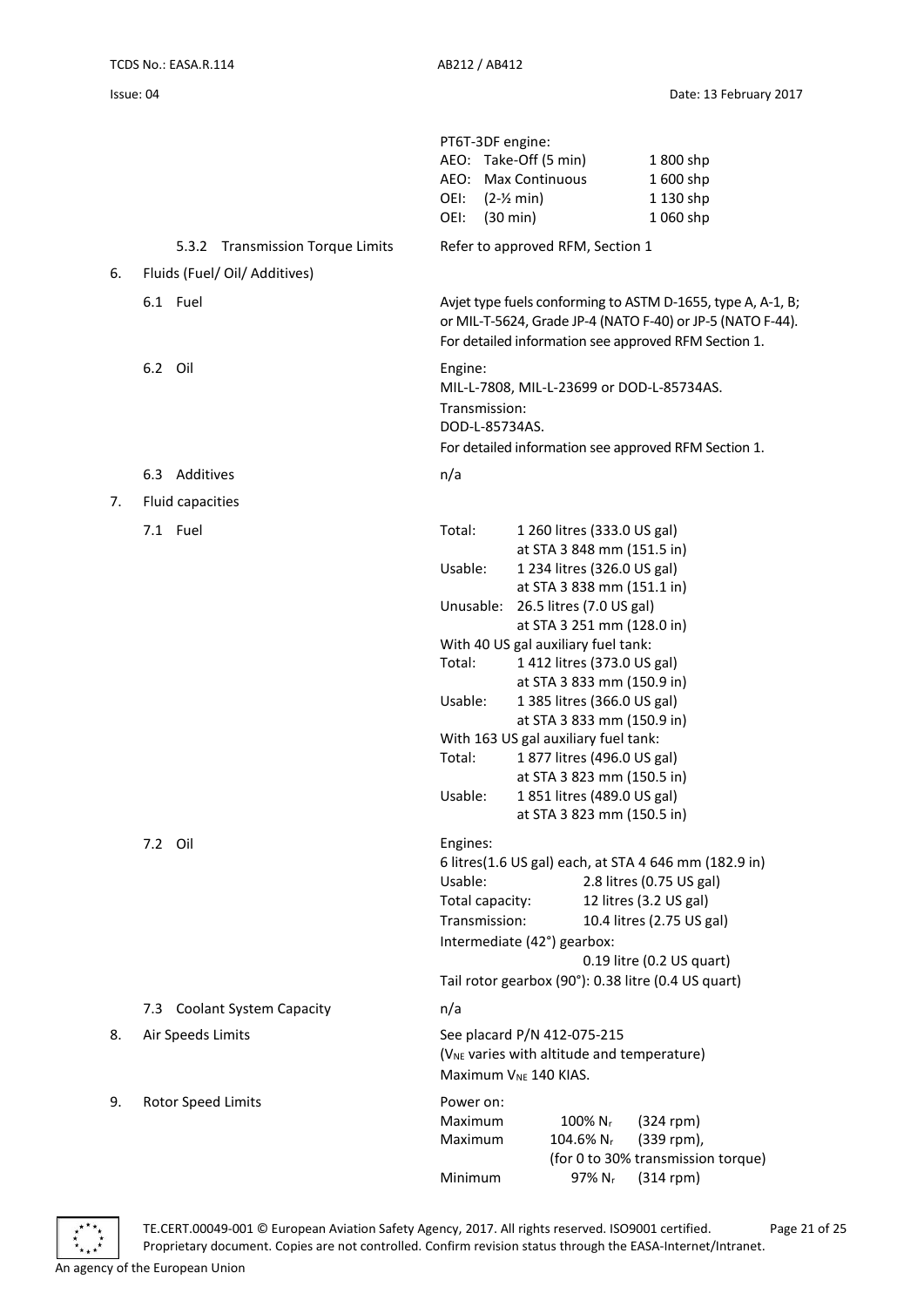Power off:

|     |                                            | Maximum<br><b>Minimum</b>                                                                                                                                                                                                                                                                        | 104.6% Nr<br>$91\%$ N <sub>r</sub>           | $(339$ rpm)<br>(294 rpm), with<br>gross weight > 8 000 lb                                                                                                                       |
|-----|--------------------------------------------|--------------------------------------------------------------------------------------------------------------------------------------------------------------------------------------------------------------------------------------------------------------------------------------------------|----------------------------------------------|---------------------------------------------------------------------------------------------------------------------------------------------------------------------------------|
|     |                                            | Minimum                                                                                                                                                                                                                                                                                          | $80\%$ N <sub>r</sub>                        | (259 rpm), with<br>gross weight < 8 000 lb                                                                                                                                      |
| 10. | Maximum Operating Altitude and Temperature |                                                                                                                                                                                                                                                                                                  |                                              |                                                                                                                                                                                 |
|     | 10.1 Altitude                              |                                                                                                                                                                                                                                                                                                  | Maximum 6 100 m (20 000 ft) PA               |                                                                                                                                                                                 |
|     | 10.2 Temperature                           |                                                                                                                                                                                                                                                                                                  | Refer to approved RFM for WAT                |                                                                                                                                                                                 |
|     | 11. Operating Limitations                  | VFR day and night,<br>IFR,<br>Non-icing conditions.<br>approved RFM Section 1.                                                                                                                                                                                                                   |                                              | For additional limitations for take-off and landing see                                                                                                                         |
| 12. | Maximum Weight                             |                                                                                                                                                                                                                                                                                                  | Maximum gross weight 5 400 kg (11 900 lb)    |                                                                                                                                                                                 |
|     | 13. Centre of Gravity Range                |                                                                                                                                                                                                                                                                                                  |                                              | Refer to approved RFM Section 1 for C.G. envelope                                                                                                                               |
|     | 14. Datum                                  | section.                                                                                                                                                                                                                                                                                         |                                              | The datum line (STA 0) is located at 508 mm (20.0 in) aft<br>of the most forward point of the fuselage cabin nose<br>For detailed information refer to approved RFM, Section 5. |
|     | 15. Levelling Means                        |                                                                                                                                                                                                                                                                                                  |                                              | Plumb line from top of left door frame to the index plate<br>located on left passengers' compartment floor.<br>For detailed information refer to approved RFM, Section 5.       |
| 16. | Minimum Flight Crew                        |                                                                                                                                                                                                                                                                                                  | cockpit seat. See Note 4 for IFR operations. | 1 pilot, who shall operate the aircraft from the right                                                                                                                          |
| 17. | <b>Maximum Passenger Seating Capacity</b>  | 14 passengers,                                                                                                                                                                                                                                                                                   |                                              | (not limited by the emergency exits requirements)                                                                                                                               |
| 18. | Passenger Emergency Exit                   |                                                                                                                                                                                                                                                                                                  | 4, two on each side of the passengers' cabin |                                                                                                                                                                                 |
| 19. | Maximum Baggage/ Cargo Loads               | Baggage compartments:<br>180 kg (400 lb), see approved RFM loading schedule,<br>Section 5<br>Cabin compartment:<br>Cargo floor loading 488 kg/m <sup>2</sup> (100 lb/ft <sup>2</sup> )<br>Tie-down fittings strength 566 kg (1 250 lb) vertical,<br>227 kg (500 lb) horizontal load per fitting. |                                              |                                                                                                                                                                                 |
| 20. | Rotor Blade Control Movement               | <b>Maintenance Manual</b>                                                                                                                                                                                                                                                                        |                                              | For rigging information refer to the Model AB412                                                                                                                                |
| 21. | <b>Auxiliary Power Unit (APU)</b>          | n/a                                                                                                                                                                                                                                                                                              |                                              |                                                                                                                                                                                 |
| 22. | Life-limited Parts                         |                                                                                                                                                                                                                                                                                                  | Refer to approved Chapter 4 of AB412-MPM     |                                                                                                                                                                                 |

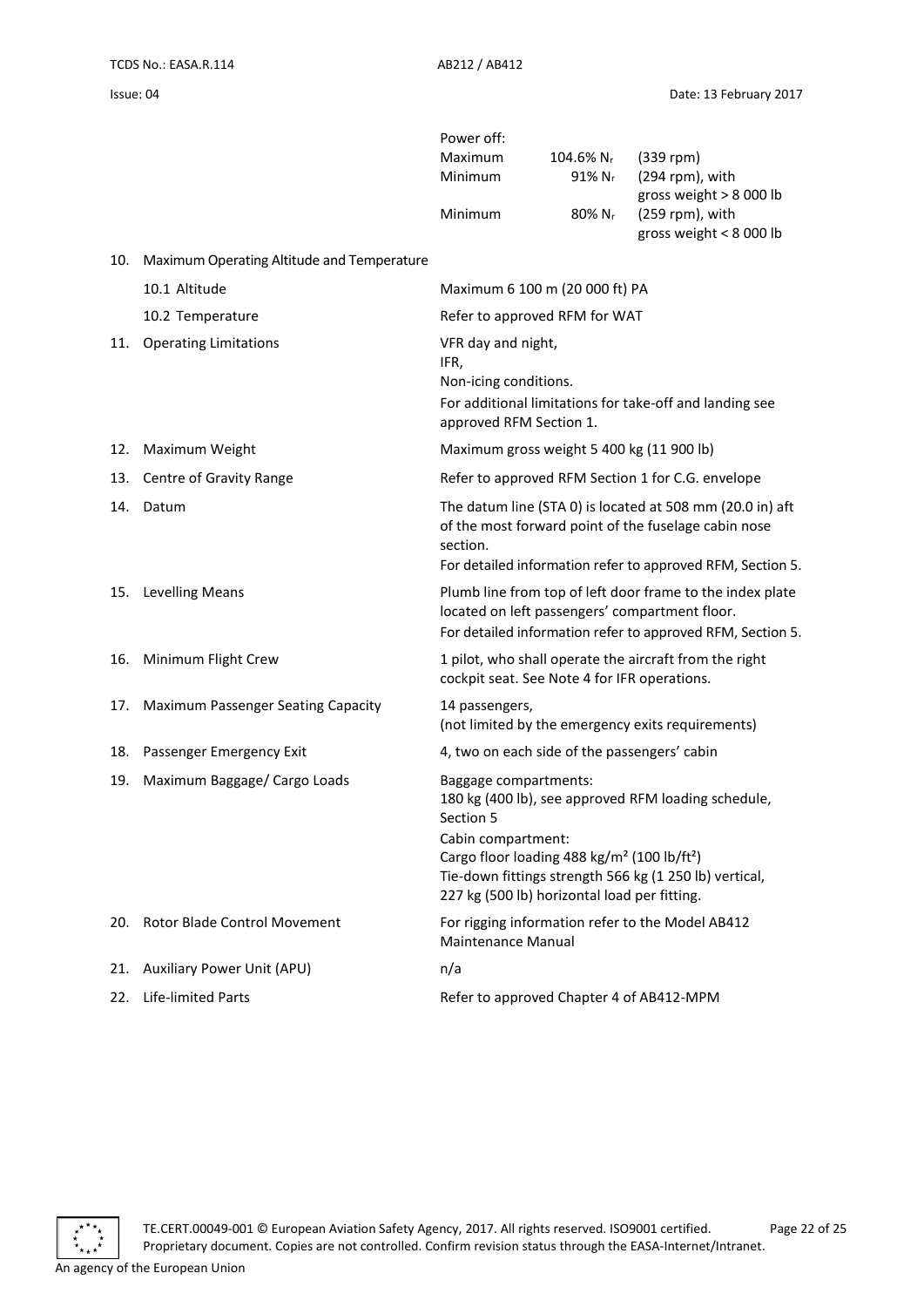| Issue: I | 04 |
|----------|----|
|----------|----|

<span id="page-22-0"></span>

|    | IV. Operating and Service Instructions |                                                                                                                                                                                                                                                                             |
|----|----------------------------------------|-----------------------------------------------------------------------------------------------------------------------------------------------------------------------------------------------------------------------------------------------------------------------------|
| 1. | <b>Flight Manual</b>                   | Refer to the Rotorcraft Flight Manual (Manuale di Volo)<br>approved with letter 96.2817, dated 4 July 1996 and<br>subsequent approved revisions.<br>(See Note 5)                                                                                                            |
| 2. | Maintenance Manual                     | AB412-MPM Maintenance Planning Manual (formerly<br>AB412 Airworthiness Limitations Manual, approved by<br>RAI with letter n° 189.110/T, dated 2 March 1983, and<br>subsequent revisions)<br>AB412-MM Maintenance Manual                                                     |
| 3. | <b>Structural Repair Manual</b>        | - BHT-ALL-SRM Structural Repair Manual<br>- BHT-MED-SRM-1 Structural Repair Manual: for Bell<br><b>Medium Series Helicopters</b><br>- BHT-412-CR&O Component Repair and Overhaul<br>Manual<br>- BHT-412-CR&O-V Component Repair and Overhaul<br>Manual - Vendor Data BHT412 |
| 4. | Weight and Balance Manual              | Refer to the Chapter 5 of the RFM                                                                                                                                                                                                                                           |
| 5. | <b>Illustrated Parts Catalogue</b>     | AB412EP-IPC                                                                                                                                                                                                                                                                 |
| 6. | Service Letters and Service Bulletins  | As published by the Type Certificate Holder as per<br>"Section: Notes (pertinent to all models)", Note 3                                                                                                                                                                    |
| 7. | Required Equipment                     | Refer to point III.3. above and approved RFM for the<br>approved mandatory and optional equipment                                                                                                                                                                           |

#### <span id="page-22-1"></span>V. Notes (AB412 EP only)

- 1. Manufacturer's eligible serial numbers: Assembly drawing 412-900-001-1145 (VFR) s/n 25901 and subsequent. Assembly drawing 412-900-001-2145 (IFR) s/n 25901 and subsequent.
- 2. For each helicopter when a certificate is released in the Chart "A" of Flight Manual the weight and balance data have to be recorded. These data should list all the prescribed equipment and those included in the empty weight. For helicopters AB412 EP s/n 25901 and subsequent the empty weight and the corresponding C.G.

position have to include the not-drainable lubricant for total amount of 2.8 kg (6.3 lb) at STA 5 687 mm (231.0 in) and the not-usable fuel for total amount of 20.6 kg (45.5 lb) at STA 3 251 mm (128 in).

- 3. AB412 EP helicopters s/n 25901 and subsequent installing PT6T-3DF engine satisfy the base of the certification if operating in accordance with Appendix 29 to the approved RFM.
- 4. Model AB412 EP helicopters in IFR configuration (412-900-001-2145) are eligible for IFR operations when operated in accordance with the limitations of EASA approved RFM.
- 5. Model AB412 EP helicopters s/n 25901 and subsequent are eligible for Category A operation when operated in accordance with Appendix 1 to the RFM.
- 6. Model AB412 EP helicopters equipped with the external cargo suspension P/N 212-706-103 installation are in accordance whit the certification basis when operated in accordance with the limits of the RFM, Appendix 3 for helicopters AB412 EP s/n 25901 and subsequent.
- 7. A partition must not be installed between the passenger and crew compartments when the helicopter is equipped with litter kit P/N 412-706-006 for model AB412 EP.
- 8. See Note 4 in "Section: Notes (Pertinent to all models)".

\* \* \*

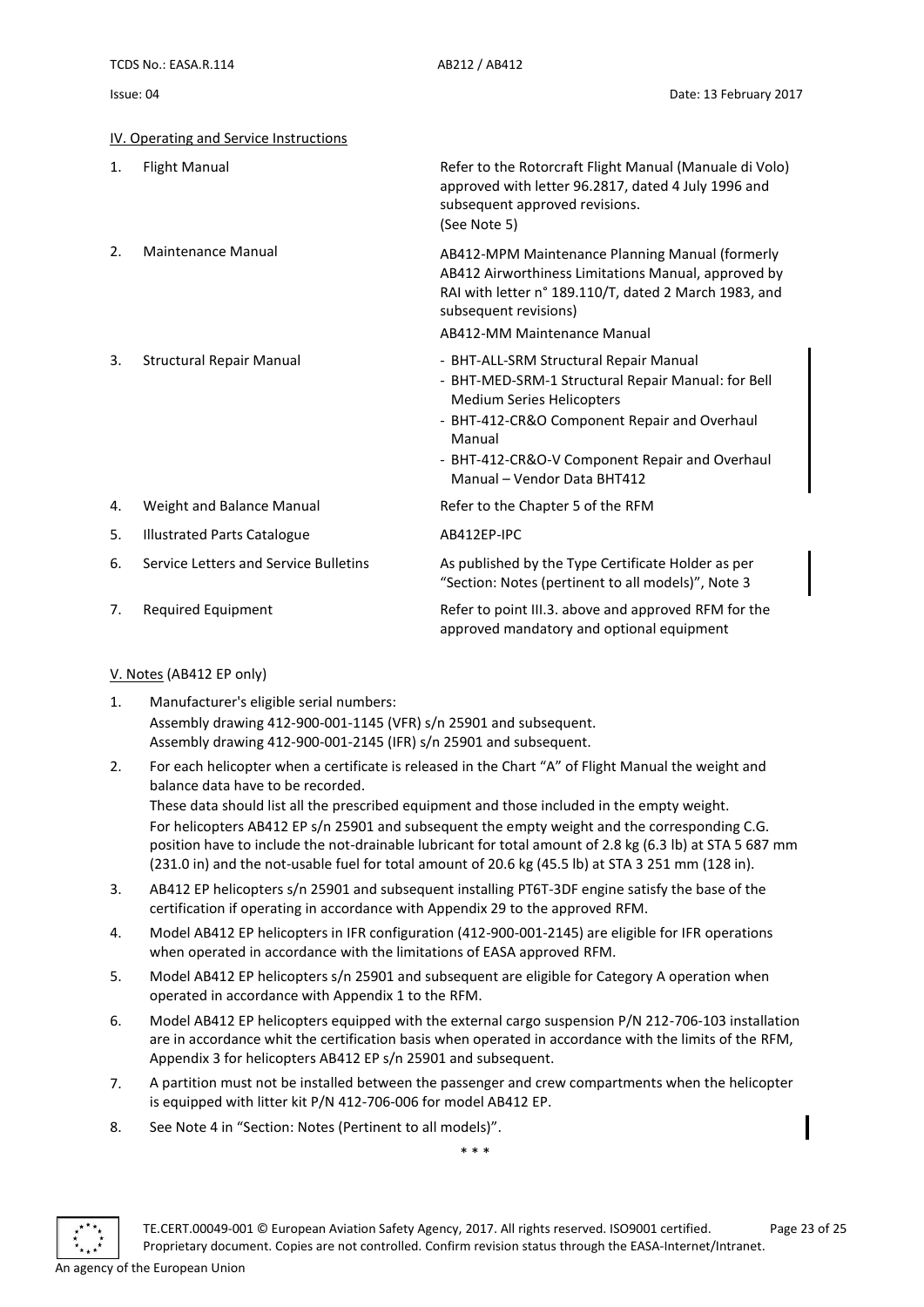#### <span id="page-23-0"></span>**SECTION: NOTES PERTINENT TO ALL MODELS**

1. The mandatory inspection and airworthiness limitations are reported in:

Manuale delle ispezioni e Sostituzioni Obbligatorie AB212, RAI-approved by letter n° 129.203/T, dated 16 February 1976 and subsequent revisions.

Maintenance Planning Manual AB412-MPM.

The retirement life limits cannot be increased without EASA approval.

- 2. A partition must not be installed between the passenger and crew compartments that will obstruct the pilot's view of the passenger large sliding doors and hinged panels. Interior linings must not be installed that obstruct the view of the crew/passenger (forward) door latch engagements with the fuselage.
- 3. Type Certificate Holder and Manufacturer Record

| <b>Type Certificate Holder and Manufacturer</b>                        | Period             |
|------------------------------------------------------------------------|--------------------|
| Costruzioni Aeronautiche Giovanni Agusta                               | until              |
| Via Giovanni Agusta, 520; 21017 Cascina Costa di Samarate (VA) – Italy | 29 November 1988   |
| Agusta S.p.A.                                                          | 30 November 1988 - |
| Via Giovanni Agusta, 520; 21017 Cascina Costa di Samarate (VA) – Italy | 19 December 1996   |
| Agusta un'azienda di Finmeccanica S.p.A.                               | 20 December 1996 - |
| Via Giovanni Agusta, 520; 21017 Cascina Costa di Samarate (VA) – Italy | 27 December 1999   |
| Agusta S.p.A.                                                          | 28 December 1999 - |
| Via Giovanni Agusta, 520; 21017 Cascina Costa di Samarate (VA) – Italy | 31 May 2011        |
| AgustaWestland S.p.A.                                                  | 1 June 2011 -      |
| Via Giovanni Agusta, 520; 21017 Cascina Costa di Samarate (VA) – Italy | 30 July 2014       |
| AgustaWestland S.p.A.                                                  | 31 July 2014 -     |
| Piazza Monte Grappa, 4; 00195 Roma - Italy                             | 31 December 2015   |
| Finmeccanica S.p.A., Helicopter Division                               | 1 January 2016 -   |
| Piazza Monte Grappa, 4; 00195 Roma - Italy                             | 14 July 2016       |
| Leonardo S.p.A., Helicopters                                           | since              |
| Piazza Monte Grappa, 4; 00195 Roma - Italy                             | 15 July 2016       |

4. The following placard must be displayed in front of and in clear view of the pilot:

"This helicopter must be operated in compliance with the operating limitations specified in the approved Flight Manual. The Airworthiness Limitations Manual must be complied with." All placards required in the approved RFM must be installed in the appropriate locations. The Maintenance Manual includes information about other placards and their locations.